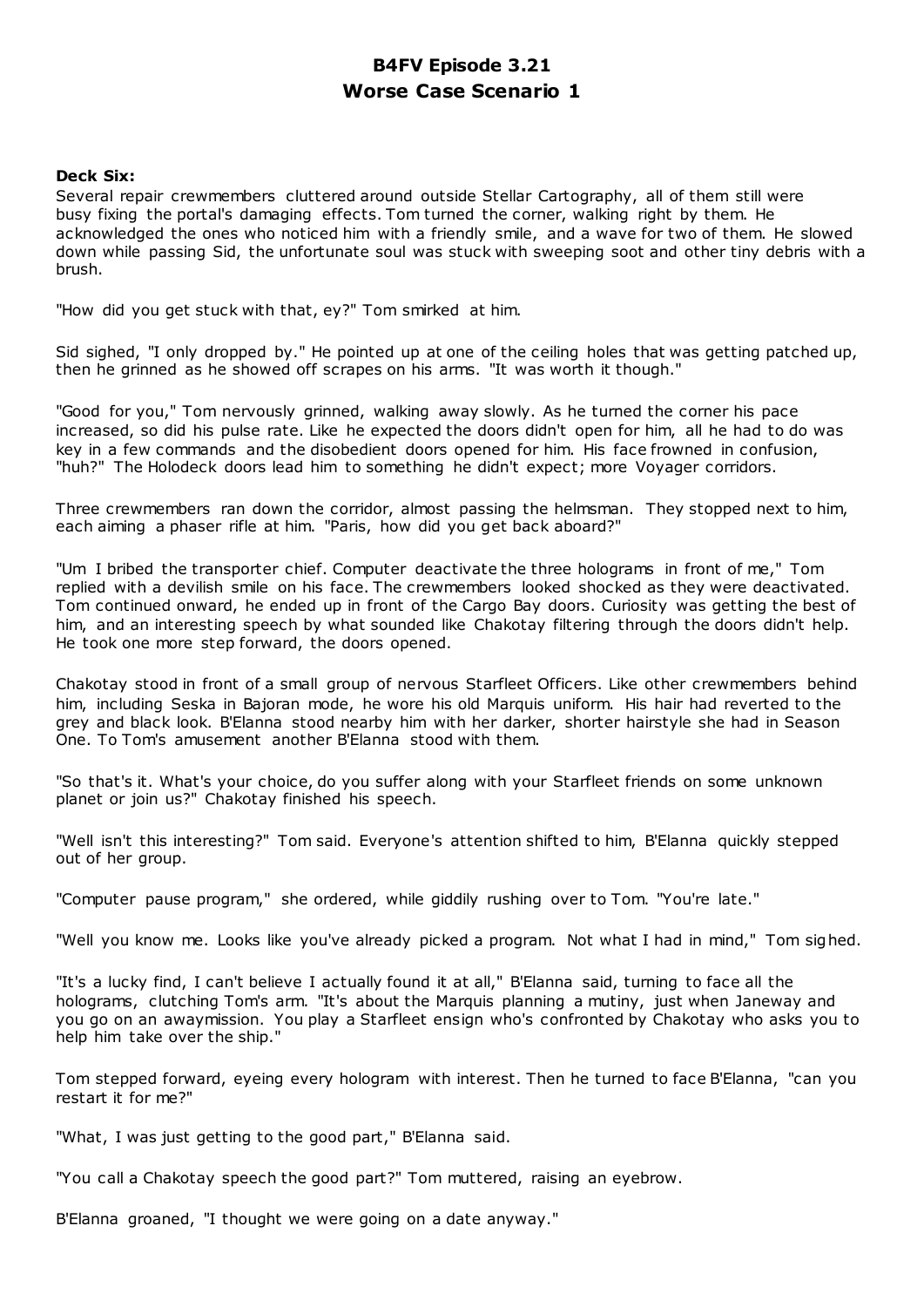"We can take turns, you can save it," Tom meekly said, shrugging his shoulders.

"Ugh. That's got to be the stupidest idea for a date," B'Elanna said. He smiled at her in his usual charming way, this made her roll her eyes. "Fine, but you owe me one."

"I'll remember that," he grinned.

#### **Meanwhile, Ian's Quarters:**

Ian and James were still standing, more or less facing each other, James facing in the door's direction. The door chimed a few more times.

"Expecting someone?" James questioned.

"Not really, it might be Danny. You know how protective she is of Jessie so don't answer the door," Ian replied. He quickly turned around to open the door. To his surprise he found Jessie at the door, the angry look on her red face worried him. "Uhoh."

"I know he's here," she grumbled, pushing Ian away like he was mostly nothing.

"Oh not good," he muttered.

Either totally oblivious to Jessie's mood or thinking he could calm her down, James stepped forward to close the gap between him and her. "Jessie, I'm..."

"What, sorry? Yeah right," she growled.

"I need a place to hide," Ian muttered to himself, looking desperately around the room.

"I wasn't going to say that," James said. Jessie scoffed, rolling her eyes. "Not immediately, I was going to..." She interrupted him with a nasty punch in the right eye. Ian cringed, then decided on using his bedroom as a hiding place.

"How dare you! Did you really think this was another incident where all's forgiven, and we're all kissy again!?" Jessie screamed.

James carefully placed a hand against the sore side of his face. "No, but I didn't want to just leave it at that. I was angry, I had no right to take it out on you."

"You're damn right!" Jessie snapped.

Danny appeared at the doorway looking out of breath, "damn it, if that turbolift hadn't left without me there wouldn't be a problem."

Ian peeped his head out of the doorway, "Danny, get in here, are you mad?" She glanced at the ex couple, then rushed to join Ian in his room.

"I can't believe that after all the times I forgave you, even for the largest of things, you just assume I did something wrong and dump me like I'm nothing to you!" Jessie yelled.

"No, I told you, I did it because of all my mistakes. I didn't want to hurt you anymore. You're not nothing to me, quite the opposite," James said.

Jessie shook her head in disgust, "it was too easy for you. You can't just say t hat you put some actual thought into it, you were bloody angry when you stormed out of our quarters."

"Yes I was angry but I still thought about it," James said.

"All you could have been thinking was that this is the perfect way to get me back. What's the worst thing you can do to me?" Jessie grumbled. "Now you lie and say you thought about it properly, to cover it all up."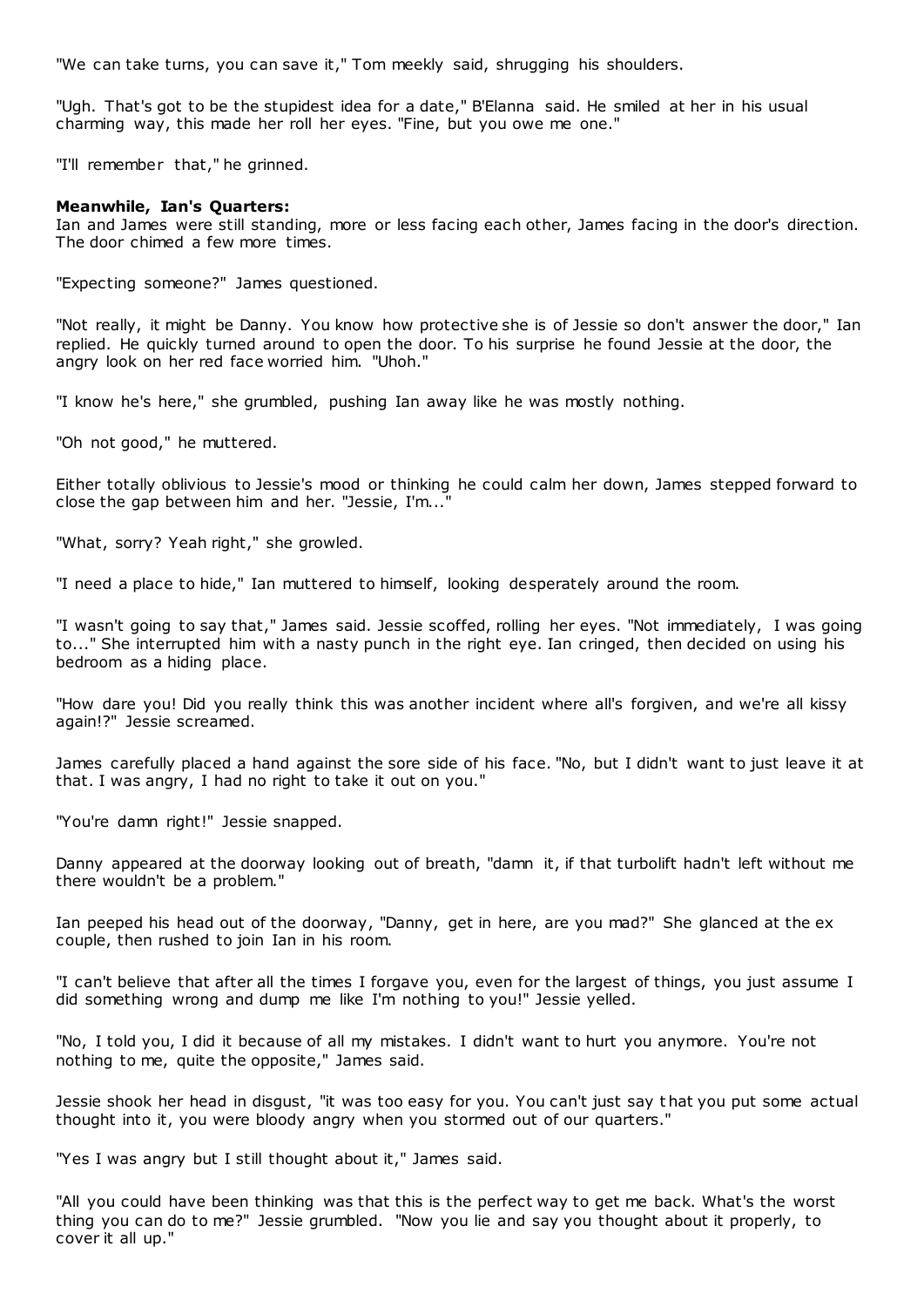"I'm not covering really, but I do know I was wrong," James mumbled.

"So now what, you want me back after all?" Jessie asked.

"Only if you want me, but I don't see it..." James replied.

Jessie stared coldly at him, clenching her fists tightly. "You're unbelievable. You hoped I'd come back to you, still in the desperate and needy mood I was in before. If you had said that earlier I would have forgiven you and that would be that. Quite a little system you have going there. Danny was right, you've softened me up."

Ian glanced at Danny, "what did you say to her?"

"You idiot, that was months ago remember?" she hissed back.

"No, she was in tears and stuff when he left her. What did you do?" Ian whispered.

Danny smiled nervously, "I uh reminded her of stuff."

Ian closed his eyes, placed his hand across his face. "You do realise we're going to be witnesses to a murder here."

"What's wrong James? I thought you'd have something to say to that!" Jessie snapped. "You always have something to say."

"You think I've done something to trick you, I've not done anything like that," James mumbled. "I don't know why."

Jessie pushed him away from her, hard while narrowing her eyes. "You son of a bitch, I thought you were different, I was so wrong!"

"Jess I swear, I've never tried to trick you into being with me. I'd never do that," James stuttered, quickly stepping back forward.

"That's rich coming from Mr Dump His Girlfriend Just Cos She Didn't Cry," Jessie muttered. "Don't get any closer to me."

"Jessie please," James begged, getting closer again. She frantically hit him several times to keep him getting any closer, however he didn't back off.

"Damn it James, you're never getting me back, ever! You're evil, you're just like all the other men!" she cried. This time she kicked him in the knee while still hitting him, she kicked him again hard enough to make him lose his balance and drop to the ground. With her face once again wet with tears, she knelt down next to him just so she could keep hitting him.

"What do we do?" Ian asked.

"I don't know, we're not crazy enough to hold her back," Danny replied. "He's supposed to be strong, why isn't he at least defending himself? You know blocking her attacks." He frowned as he watched.

Lucky for James, Jessie was tiring with the punching and was shaking him roughly. She'd still hit, just not as often as earlier. Her eyes then briefly met with his, she froze and her skin turned paler. "Oh god." Jessie stumbled to her feet, hand over her mouth.

"What happened?" Danny asked.

Ian sighed in relief, "you said it yourself, he wasn't trying to defend himself." Danny looked at him, confused.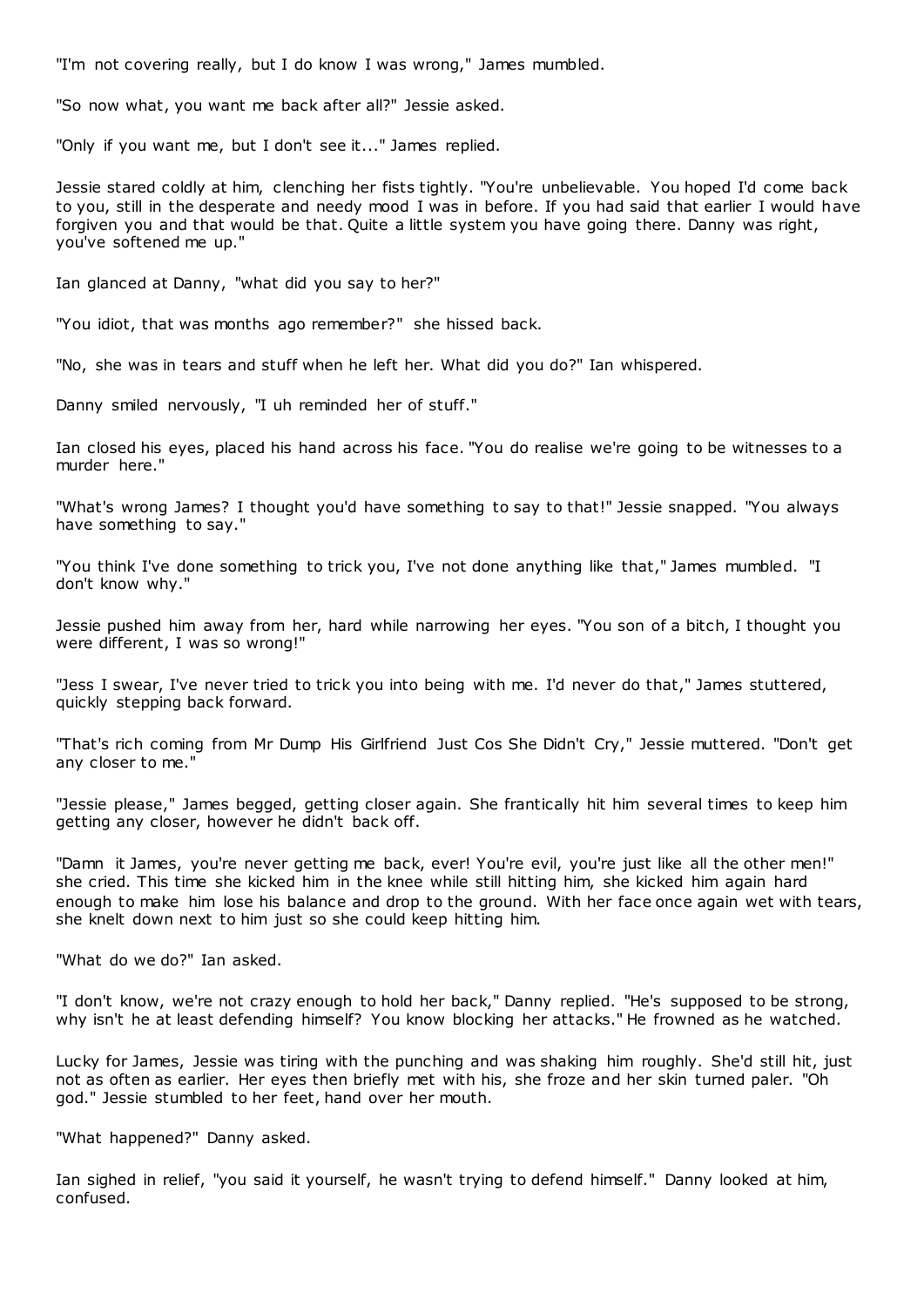Jessie stepped away from the now battered James, shaking a little. She stared briefly at Danny with a look that unnerved her, then ran out of the quarters. Danny frowned before running after her. When both women had left, Ian rushed over to James' side. He got up quite easily considering what had just happened.

"I can't say you didn't deserve that," he said.

"No kidding," James muttered.

Meanwhile Danny tried to catch up with Jessie, which was easy as the whole fight had tired her out. She gently took a hold of her arm. "Jess what happened, why did you look at me that way?"

Jessie swung around so quickly it startled Danny and made her step backward. Her eyes again filled with rage and tears at the same time. "You, I thought you were my friend! Why did you do that to me?"

"I don't understand," Danny said.

"Of course you don't. You got me all worked up, thinking that James was some deceiving controlling b\*\*\*ard!" Jessie screamed at her. She backed off a little again. "And you just stood there, watching me beat at him! Why Danny, why?"

"You would have hit me back if I tried to stop you, he deserved it as well," Danny muttered uneasily.

"No he didn't, you have no idea what happened, no idea!" Jessie cried. "He was upset, angry, he wouldn't have done that normally. I'm not saying he was the innocent one in all this..."

"Oh here we go," Danny groaned.

Jessie glared toward her, "what!?"

"James is always the good, perfect guy, while me and Ian are the meddling annoying friends," Danny muttered. "Next you'll be calling me jealous, jealous of what you and James had so I sabotaged you two just now."

"You think you know me so well, and James too, well guess what Danny? You bloody well don't," Jessie grumbled. "You are meddling Danny, you always have been. The first thing you talked about with me when we first met was that you thought him and me looked cute together. You said you wouldn't rest until it happened. Throughout school, college and now Voyager, you've just meddled or wanted to know absolutely everything!"

"If it annoyed you so much," Danny said.

"It did, but I remained friends with you because that's what friends do. I actually liked you despite that, and I never let that get in the way," Jessie said. "That's pretty big of a girl who was very distrusting, don't you think?"

"I know why you stayed friends with me. You hate being alone, that's the only reason why you'd take James back so blindly. He'd try to kill and rape you, then beat you while you lay unconscious and burn your clothes and you'd still think of some excuse, take him back," Danny muttered. "Somebody has to meddle Jessie, cos you can't seem to do things well on your own."

"There's no point in arguing about this cos you're just going to say that I'm soft or lonely, or whatever," Jessie muttered. "What I really want to know is why you did that to me?"

"You did it Jessie, and I don't know why you're blaming me," Danny said.

Jessie shook her head, biting her lip before speaking again. "I wasn't angry until you visited, you got me angry for nothing. If you had stayed quiet for ten minutes James might have stopped by,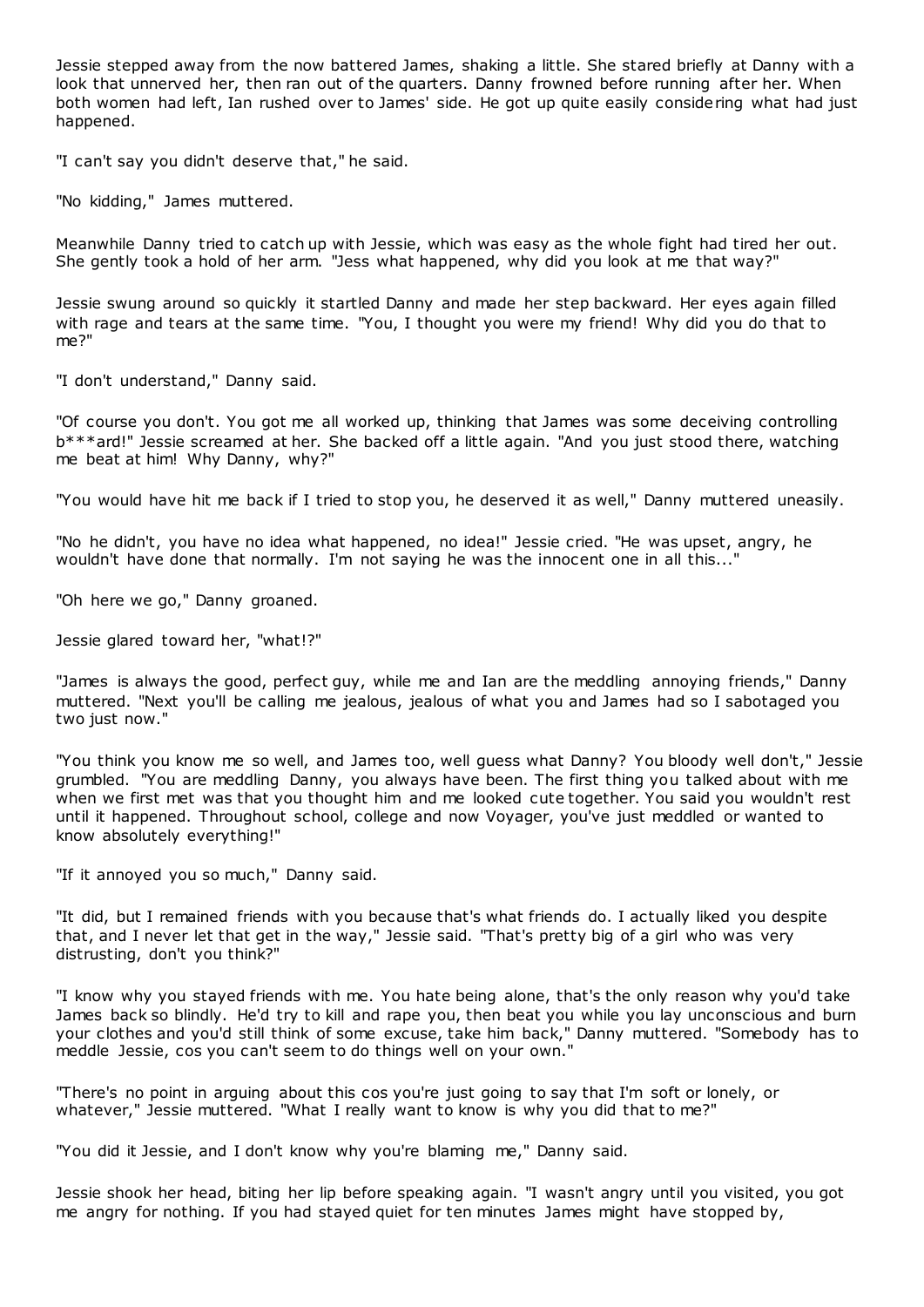apologising and everything. I'm not saying I would have took him back, but at least we would have been on good terms."

"No you would have took him back," Danny said. "You don't know."

"He stood and lay there while I beat him, I can't believe it took me so long to realise," Jessie muttered. "I don't know why you hate James and I together so much, I don't think you're jealous but it's something. If it wasn't for you... I don't know how I can be friends with somebody who's just encouraged me to ruin everything."

"Oh come on Jess, I didn't encourage you," Danny said.

"You're supposed to comfort me, replicate me icecream and put a film on or something like a normal female friend. Instead you muttered suspicious comments, made me angry enough to go and mindlessly scream at him for nothing," Jessie said. "You know what Danny, you're no longer my friend. I don't trust you and I'm so angry with you. Don't even bother coming near me again." She turned to march into the nearby turbolift.

Danny stood there alone, her shoulders slumped as she sighed deeply. "Great."

# **The Next Day**

# **The Mess Hall:**

Every single table was occupied as it was lunch time, and for once Neelix was cooking something that actually smelt nice. Craig sat at one table with little Naomi, who despite only being ten months old she looked like a bubbly two year old.

"But why do I have to do that, Craig?" Naomi cutely asked.

"Well, if you do that I, we could make some new friends," Craig replied, smiling sneakily.

Naomi tilted her little head to the side, "but why?"

"You like friends don't you?" Craig questioned.

"Yeah," Naomi replied.

"And I like girls, it's perfect," Craig said.

"You're weird," Naomi muttered.

Craig pouted, "that's what all the other girls say."

"Why aren't there other kids to play with, so unfair," Naomi said.

"Actually I've heard that there's two little kiddies on the way, so it won't be for long," Craig said.

"Yay," Naomi giggled, clapping her hands.

Craig smiled, "now about the girls. All you do is let me carry you around the ship, and smile cutely at girls. They'll love me... you."

"Mummy told me not to help you pick up girls," Naomi said.

"Damn it," Craig mumbled to himself.

Meanwhile Tom and B'Elanna occupied another table, he was busy telling her about his adventures on the Holodeck, she watched him with a bemused expression on her face.

"And then he pulls out a phaser, and shoots me," he said. "He obviously didn't believe me."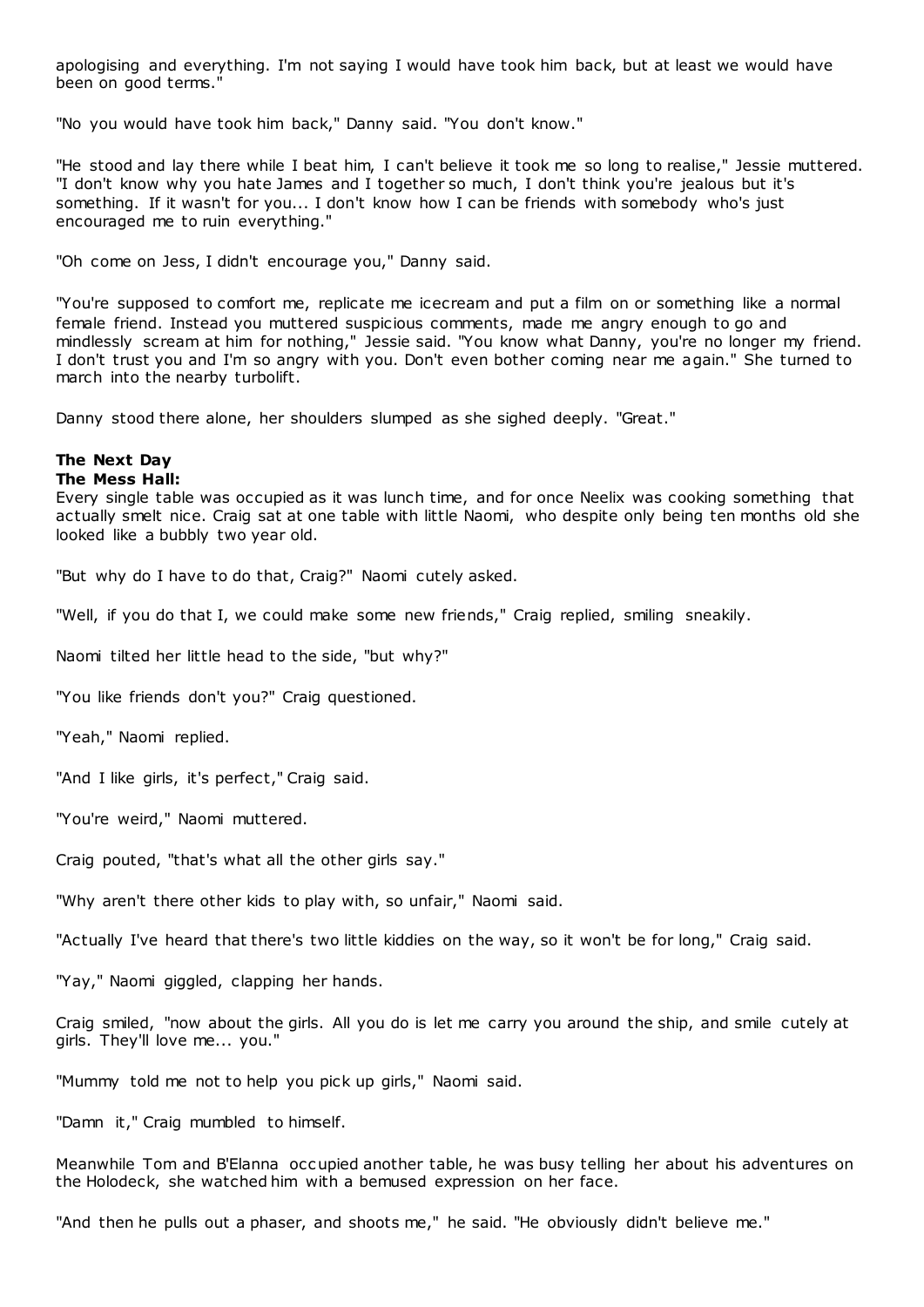"No you've got to start on their side, it's much more fun," B'Elanna giggled, taking a sip of her coffee.

"Believe me, I know now. Next time I will," Tom sighed.

Neelix walked over with a tray of drinks, both of his ears were burning. "I can't help but overhear, are you talking about the new holo novel? I have yet to go."

Tom quickly threw his drink over his face, this put the tiny fire on his ear hairs out. Neelix however didn't look very pleased.

"What did you do that for, you could have just said no," he moaned.

"Sorry Neelix, but you were on fire," Tom muttered.

"Yes I am, everyone loves my new dishes, there's no need to be literal about it," Neelix grumbled.

B'Elanna smirked, clutching her drink by her mouth. "Sometimes being literal is comedy gold, but that was just sad."

"Yeah I know," Tom muttered, taking one of the drinks Neelix was carrying. "So glad I was drinking water to begin with."

"Um that's not..." Neelix stuttered.

Tom was about to drink from the cup, but then he noticed the stench coming from it. "Isn't it a bit early in the morning for this?"

"Try telling that to person I'm delivering that one too. I'll have to take it back as it's got water in it," Neelix sighed, sitting down in between the couple.

"I'm guessing that person has ran out of replicator rations," Tom said. He handed the drink back, "and has issues."

"A lot of people seem to recently. I'm not going to share who it is with you," Neelix muttered.

Tom groaned, "damn it."

Elsewhere Naomi had been picked up by her mother, she said something to her. Samantha gasped and slapped Craig in the face, then she stormed off. He pouted, looking around to see if there were any witnesses. He spotted Tom and B'Elanna's table.

B'Elanna had a sip of her drink, then put it down. "How did you find out about the holo-novel Neelix?"

"I heard it from the Doctor," Neelix replied.

Tom clicked his fingers, "ah ha it's the Doctor, that explains it." He frowned in confusion, "no, I didn't tell him."

B'Elanna frowned at him, "who did you tell?"

"Certainly not Harry," Tom quickly replied just as Harry sat down at the table.

"What, I haven't said anything yet," he said.

"Tell her, I didn't tell you did I?" Tom asked.

"Um, that's a hard one as I don't know what you're talking about. He probably has though," Harry replied, before taking a bite out of his sandwich.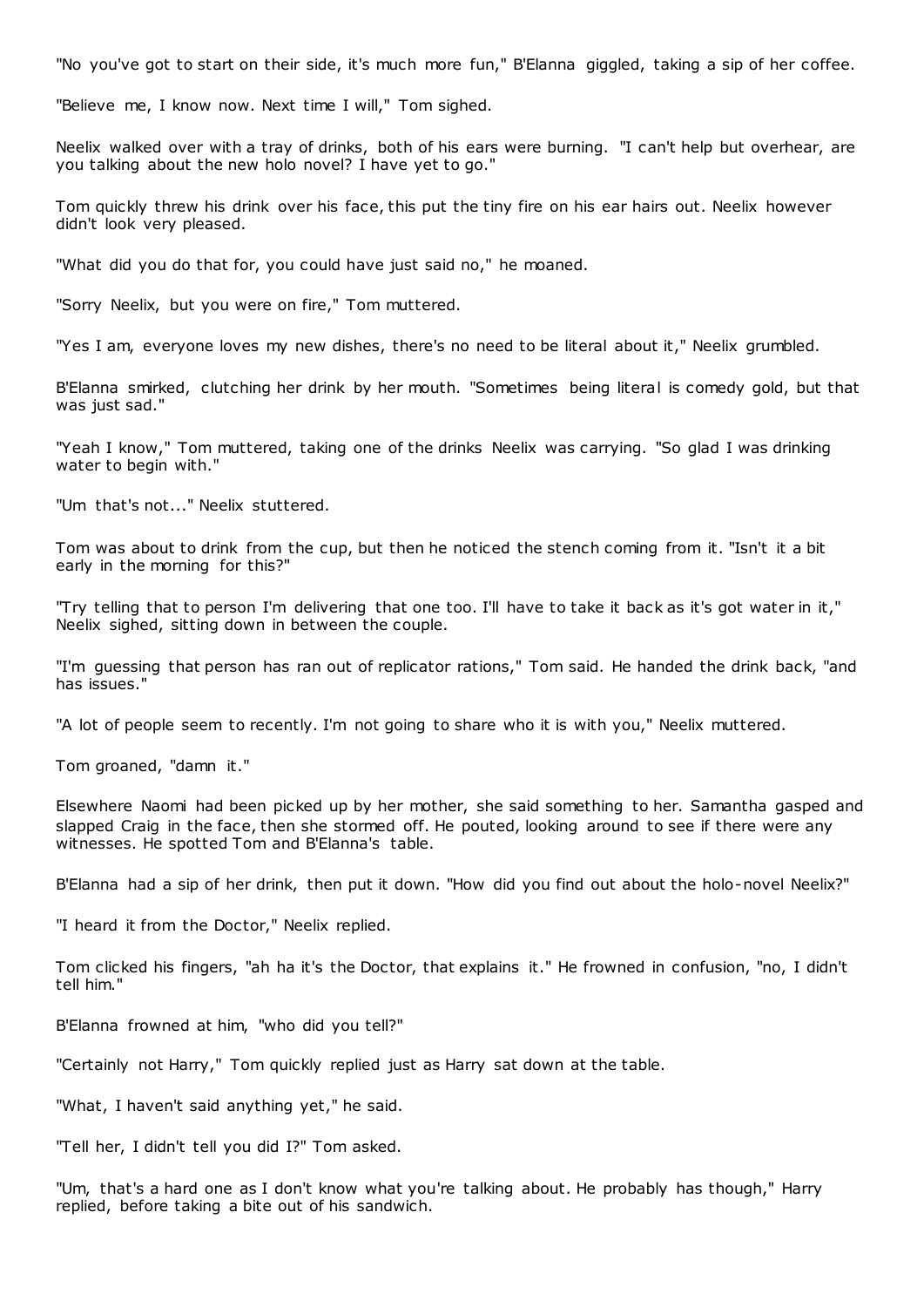"Nice try Harry, I'm not telling you so you can answer," Tom smiled broadly.

B'Elanna rolled her eyes, "ugh, whatever I still don't believe you."

"Then how does the Doctor know?" Tom asked.

"I don't know," B'Elanna sheepishly replied. "Ok, it may have slipped when I was getting my physical."

"And you have the nerve to blame me, when I haven't told anyone. The shame of it!" Tom grumbled, looking a bit too offended to actually feel that way.

"What are you guys talking about?" Harry asked with interest.

Craig rushed over to the table, "hey guess what?" Tom shushed him, but he was too excited to notice. "One of the girls in the program actually said I could go out with her. Too bad she got shot, but still."

Tom groaned into his hand while B'Elanna looked at him, smiling in victory, her eyes dancing with mischief. "Oh Craig, I should have told Harry."

"What program?" Harry questioned. "And yes you should."

"The new mutiny program, hasn't he told you? He said he would," Craig said.

"Oh he did, did he?" B'Elanna said.

"No," Tom mumbled. "Well at least the people I'd tell wouldn't tell everybody else!"

"Are you yelling at me?" B'Elanna asked.

Tom looked nervous, "of course not."

"Mutiny program? Interesting, what's it called?" Harry asked.

"We may as well tell him now," B'Elanna groaned.

"Oh you'd like that wouldn't you?" Tom muttered.

#### **The Holodeck:**

Craig strolled down the corridor cheerfully, Chakotay rushed to join him. "There you are Ensign."

"Looking for me, sir?" Craig said. They both stepped in the turbolift.

"Yes. I'm just trying to get myself acquainted with Starfleet crewmembers," Chakotay said. "Deck One."

"I see. I've heard that you're planning a mutiny," Craig said.

Chakotay stared at him in amusement, "really? Who started that?"

"I don't know sir," Craig said. He turned to him, "I'm with you. That Janeway threw coffee over me just yesterday, I'd love to get her back."

"Easy Ensign," Chakotay said. "This isn't about revenge, this is about what needs to be done. Here's what I want you to do."

The turbolift doors opened, Chakotay and Neelix in a Starfleet Uniform stepped out. Neelix took his place, looking too eager for his own good.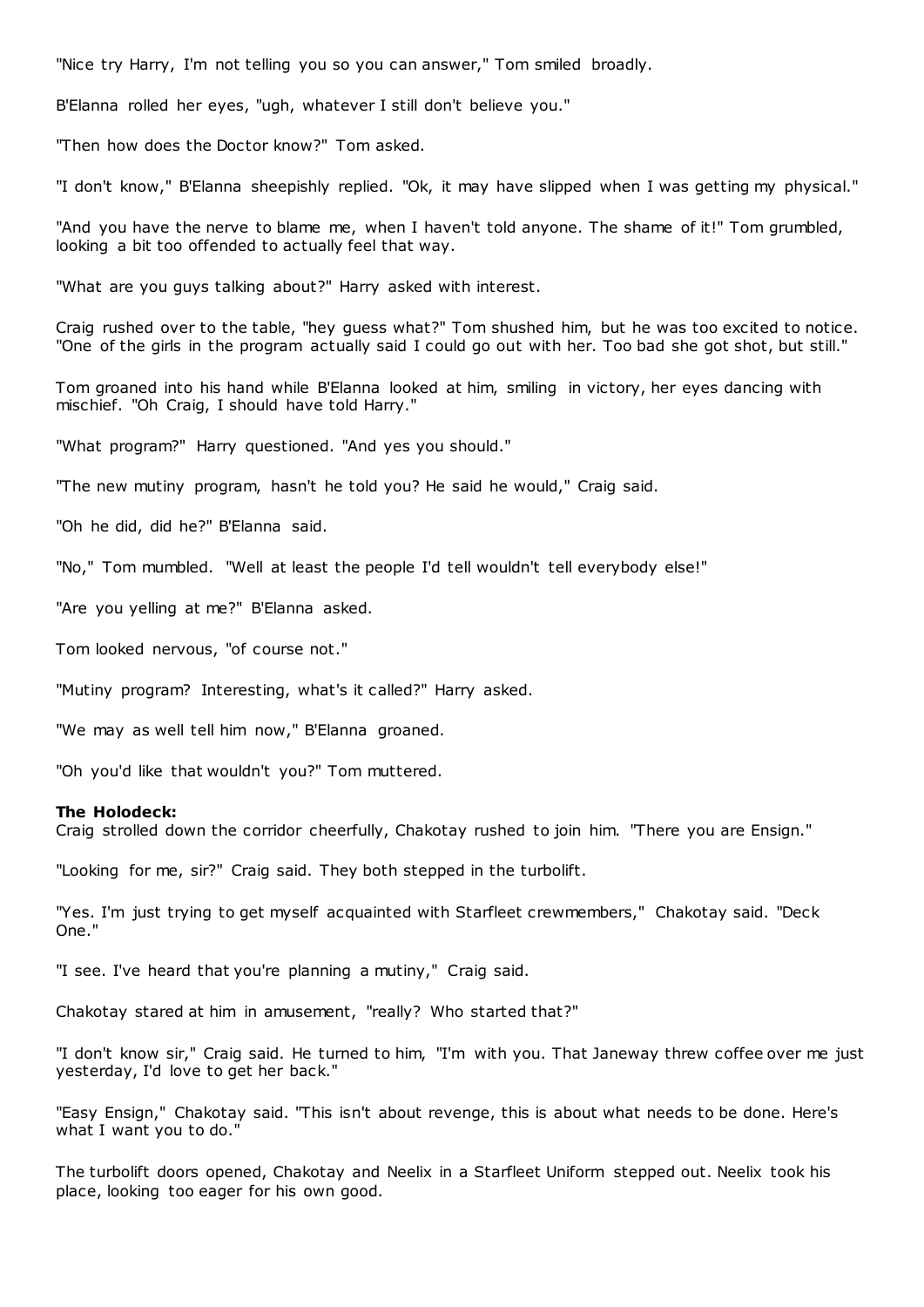Kathryn rushed over to Chakotay, hugging a giant coffee cup. "Commander, we're ready to go. Have you stocked the shuttle up with enough coffee?"

"Yes Captain, ten jars are onboard already," Chakotay replied.

Kathryn patted his arm, "good boy. Tom let's go sweetie." Tom shuddered, he followed her into the turbolift.

Chakotay stood patiently, watching Tuvok. "Let me know when the Captain's shuttle is safely away."

"Yes sir," Tuvok said, looking suspicious.

Neelix kept glancing back, smiling too much. "Commander, I've finished reconfiguring the system you wanted."

"Commander the shuttle's gone to warp," Tuvok said.

"Thank you Tuvok, Ensign," Chakotay smiled. "Chakotay to all hands, let's do this thing."

"Let's do this thing?" Tuvok muttered.

Chakotay fired his phaser at him. The two people at the back with Neelix turned to react with their own phasers, however someone in the middle of them grabbed them by the sides of their head and threw them into each other. They fell onto the ground. Harry picked up his phaser to fire at their attacker, Neelix quickly shot him instead.

The man who knocked the other two out turned to him, Neelix's smile disappeared as he was faced by a rougher looking James. He seemed to have a permanent scowl on his face. "Thanks."

"Um you're welcome, we're all on the same team," Neelix stuttered.

James rolled his eyes, "ugh god."

Chakotay paced the bridge, "good work everyone. James get your ass around the ship, don't kill anything."

"I'll try," James muttered, he stepped into the turbolift.

Chakotay stopped next to Neelix, "try to avoid speaking to him, he's very testy. Good work anyway."

"Thank you sir," Neelix grinned.

# **The Cargo Bay:**

Several Starfleet crewmembers were dragged into the bay by armed Marquis crewmembers. Seska scowled at everyone, while B'Elanna, Danny and Ian stood nearby guarding them. Chakotay entered the room, smirking slightly. Jessie and Craig followed him, also holding rifles. Jessie stopped midway to adjust her hair.

"There's somebody missing in our 'senior staff'," Chakotay said.

Jessie adjusted her hair again, blushing a little, "um I haven't seen him."

"No she has the light off all the time," Danny sniggered. Everyone groaned in disgust.

"I told him to do his job, not go and do Jessie," Chakotay muttered.

"Ugh, that's the rating up to a 12," Harry said as he stood amongst the Marquis, also wearing their uniform.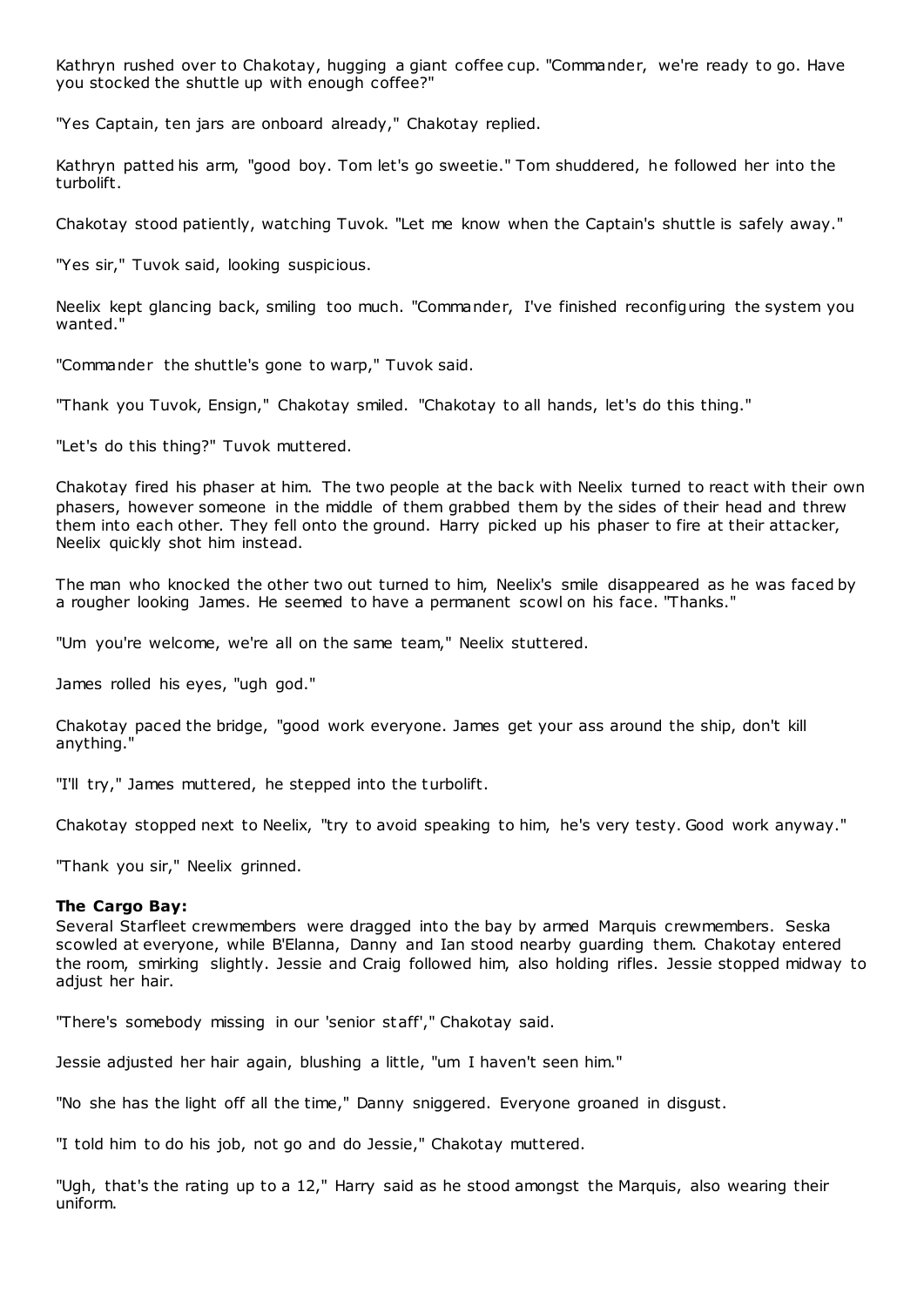"Oh he did, he just had a spare five minutes," Danny commented.

"Shut up Danny!" everyone snapped.

"Five minutes, yeah right," Jessie giggled in a hyper voice, again she adjusted her hair. She kept the rifle underneath her arm as she pulled out a portable mirror, and began applying makeup.

"Screw this, we can do this without James," Chakotay said.

"That's not what Jessie said," Danny laughed. Ian slapped her across the head.

"For the love of god, stop it," he grunted in a more manly voice than usual.

Chakotay began his speech to convince the Starfleet crewmembers to join his side, most of the Marquis began feeling a bit sleepy as a result. They all heard a crash, they turned their heads toward the wall next to the Bay doors. Now there was a gaping hole, and James was walking towards them from it.

"Did I miss the speech?" he asked.

"I just finished," Chakotay groaned.

"Great," James said.

Chakotay stared at him, "couldn't you have walked through the door?"

"I think I proved that I don't need it," James muttered.

Chakotay rolled his eyes, "just use the door from now on."

"Fine," James groaned.

"Now who's with us?" Chakotay asked.

Kathryn stood up with her hands on her hips, she was wearing the Ensign uniform. "You can't just take over the ship. That Captain is awesome and she'll kick your ass." She then spotted James and Jessie flirting with each other. "You two pack it in, it's sick!"

"Can I kill her?" James asked.

"No," Chakotay groaned. "You are really messed up aren't you? The only thing Janeway can do right is drink lots of coffee."

"How dare you, I'm much better than that!" Kathryn snapped.

Chakotay's eyes shifted, "er oookay. Guys get them ready for transport. Jessie, Danny and Ensign, bridge with me now."

"Ooh a foursome," Danny giggled. Chakotay and Craig walked off in disgust. Jessie was about to but James grabbed her, and kissed her, everyone looked disgusted. She giggled, fixed her hair then followed the others.

#### **The Bridge:**

Chakotay stood in the centre of the bridge, "how long now?"

Danny glanced back from the helm, "I don't know, you tell me." Chakotay groaned, placing a hand on his face. "Ten minutes."

Jessie shook her head from Tactical. "Commander, the shuttle is back. They're firing."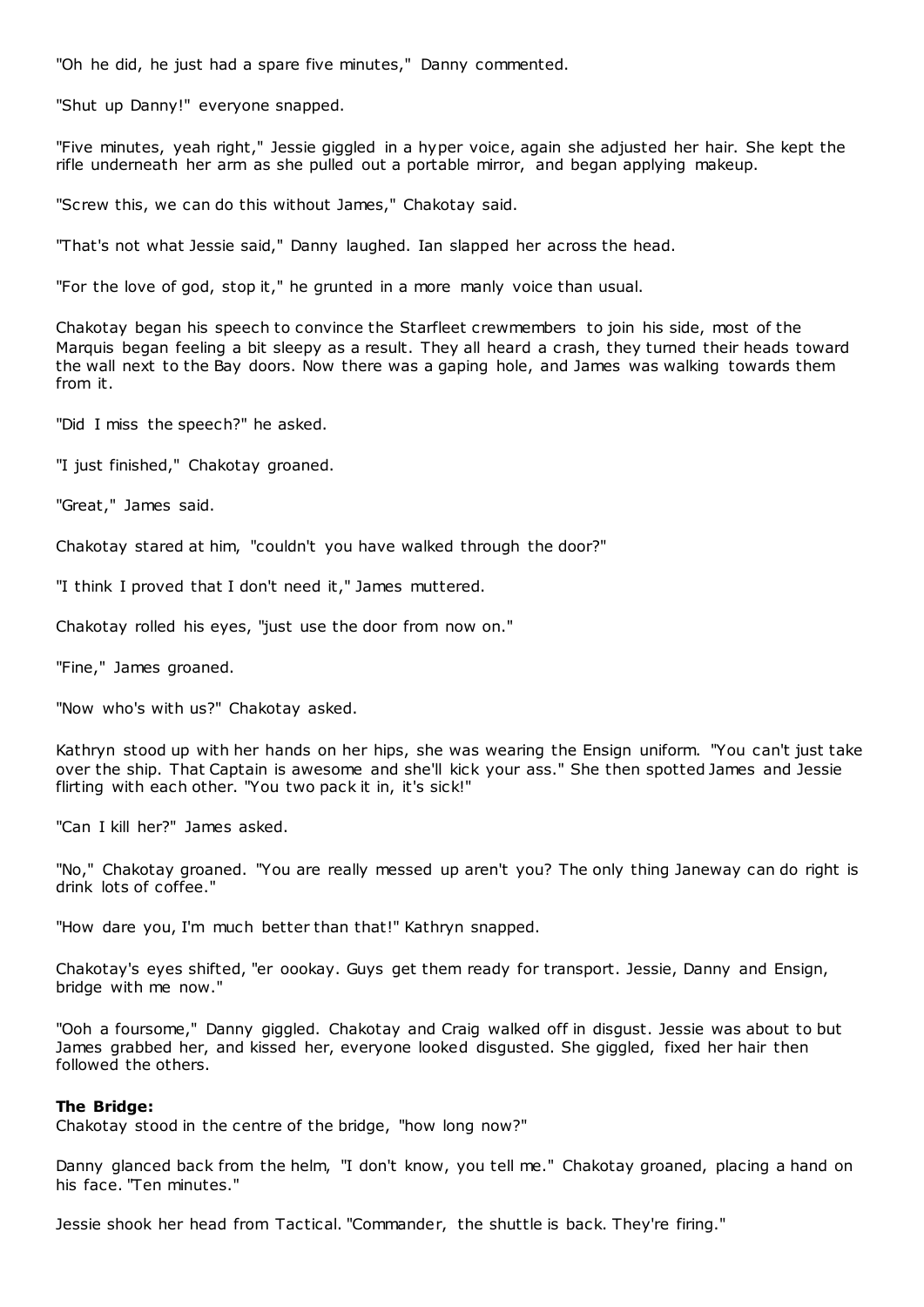"Well do something about it then," Chakotay ordered.

Jessie pulled a face, "I'm working on it."

"We're being hailed," Craig said from opps.

"On screen," Chakotay sighed.

"You made a fatal mistake, Chakotay. You didn't pack me enough coffee, so I had to come back," Kathryn said.

"I'll know never to make that mistake again," Chakotay said.

"You're right, you won't," Kathryn muttered, she pressed a button. The screen went off.

"I thought you changed the command codes," Jessie said.

"I did," Chakotay said.

Jessie shook her head, "nope, our shields are down. Janeway and Paris have beamed aboard."

Chakotay growled, "Ensign you're with me." He and Craig headed for the turbolift.

A few minutes later the two stepped into the transporter room. They found Kathryn working at the station, beaming coffee supplies somewhere. Tom stood nearby looking ashamed.

"We really should rescue the crew first, coffee can wait," he said.

"Shut up bitch!" she snapped.

Chakotay pointed his phaser at her, "how did I know you were going to do that." He shot her. Tom quickly shot him too, then pointed his phaser at the Ensign who currently was Tom too. He pointed his phaser at him as well. The surroundings disappeared, the hologrid now surrounded him.

"Hey what the?" he stuttered. "Computer, continue the program."

"Unable to comply, you have reached the end of the program," the computer said.

Tom shook his head, "this has got to be a joke, right?"

"Please restate the question," the computer said.

Tom rolled his eyes, "great."

#### **The Conference Room:**

The original cast and Craig sat around the table. "I can't believe somebody left us hanging like this," Harry sighed.

Tom rested his elbow on the table, rested his chin on the back of his hand. "I know. We should find out who wrote it, ask them to finish it."

"We can't do that. There's got to be a good reason for the ending to be so abrupt," B'Elanna said. "Writers block, the idea not being as appealing or perhaps the writer ran out of ideas."

"That sounds familiar, don't know why," Kathryn said. "Whoever it is, is going to pay for making me seem like some sort of coffee nut." Everyone stared blankly at her as she prepared a salad which mostly looked brown. She poured brown looking salad cream all over it. Then had a sip of her coffee.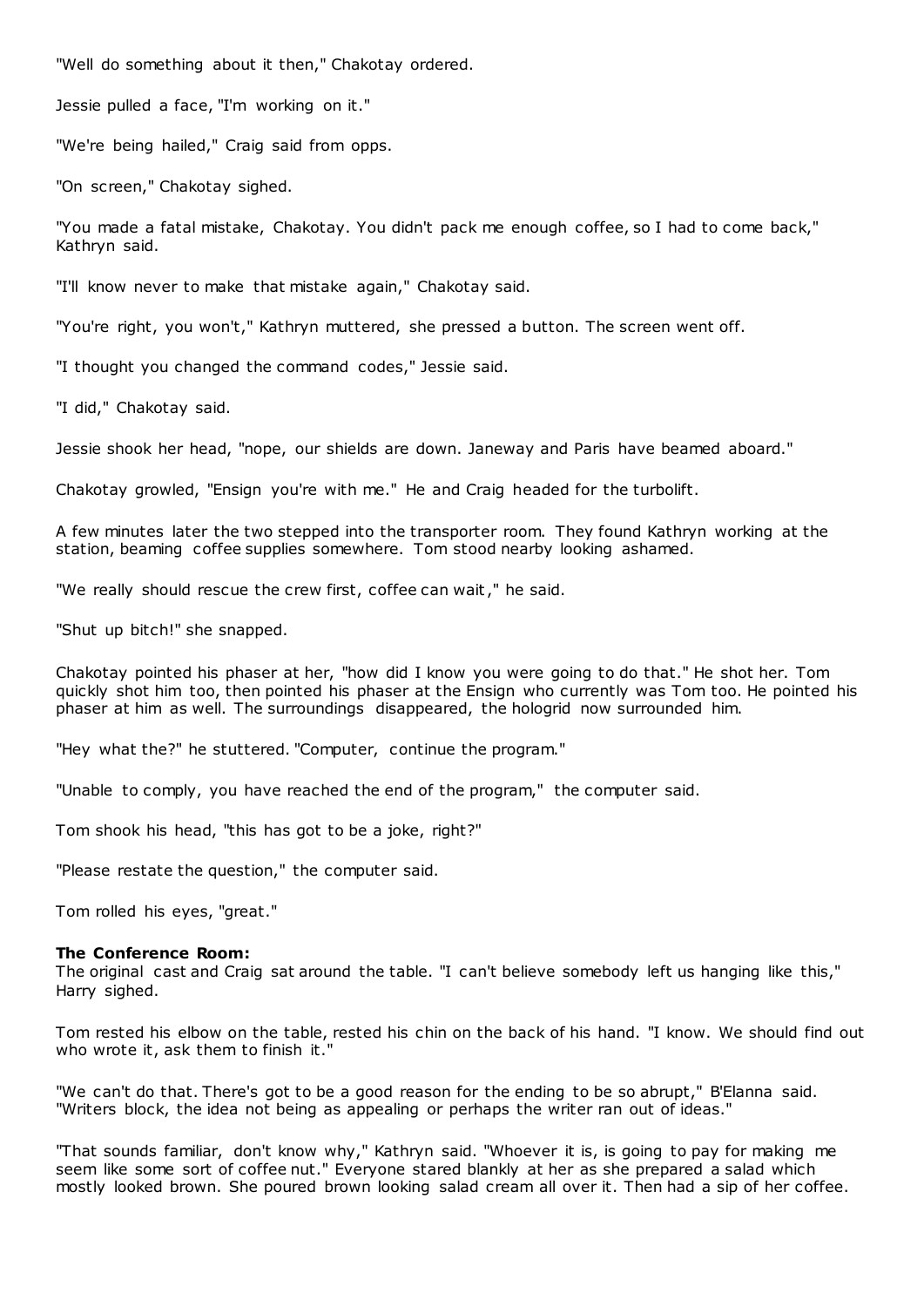Tuvok raised an eyebrow, "there is no need. I am the creator of the program." Everyone stared at him in disbelief, except Kathryn who was happy just eating her coffee salad.

"You Tuvok, it's a genius program. Why did you stop it?" Craig questioned.

"As hard as it is for you to believe, I made that program for Security purposes, not recreational," Tuvok replied.

Chakotay frowned, "Security?"

"After the Marquis were asked to join the crew, I felt that a training program for Starfleet Security personnel would prepare them for the worst case scenario," Tuvok replied.

"Ugh lame," Tom groaned.

"Worse, Tuvok, worse," Harry corrected.

"No it's worst, the writer just misspelt it," Tuvok said.

"Who cares, you've got to finish it. We wanna know how it ends," Neelix said. Everyone mostly agreed with him.

"I do not see the relevance as the Marquis weren't considered a threat for a long time," Tuvok said.

"That's not the point. It's a fad holo novel right now, people think of this as a good book that said 'to be continued' at the end, and the writer died before the second book was finished," Tom said.

"Strange comparison," Kes commented.

"You can't just leave us hanging," Harry added on.

"I am sorry, but I see no logical use to continue this program," Tuvok said.

Tom sat up in his chair, "oh if he doesn't want to do it, I will."

"You?" Kathryn grunted with a mouthful of salad. "Why do I see the cliffhanger being resolved wit h Tom beating the ensign up, stealing his phaser and heroically stopping the mutiny."

"Hmm I like it," Tom said.

B'Elanna rolled her eyes, "what would be the point of the player if they get knocked unconscious?"

Tom pouted, "ok ok, I won't do that. I promise I'll make it good, better even."

"Whatever, just hurry up about it," Kathryn muttered as she stood up. She carried her salad out with her, "it needs more flavour."

Everyone developed the Pokémon sweat drops at the back of their heads.

"All right Tom, finish the program. If it's crap, we're all allowed to beat you. Dismissed," Chakotay said, quickly following her.

#### **The Ready Room:**

Kathryn munched on her disgusting salad, which now had coffee vinegar all over it. Chakotay watched her in distaste.

"We need to talk about this," he said.

"We've already had the meeting," she grunted.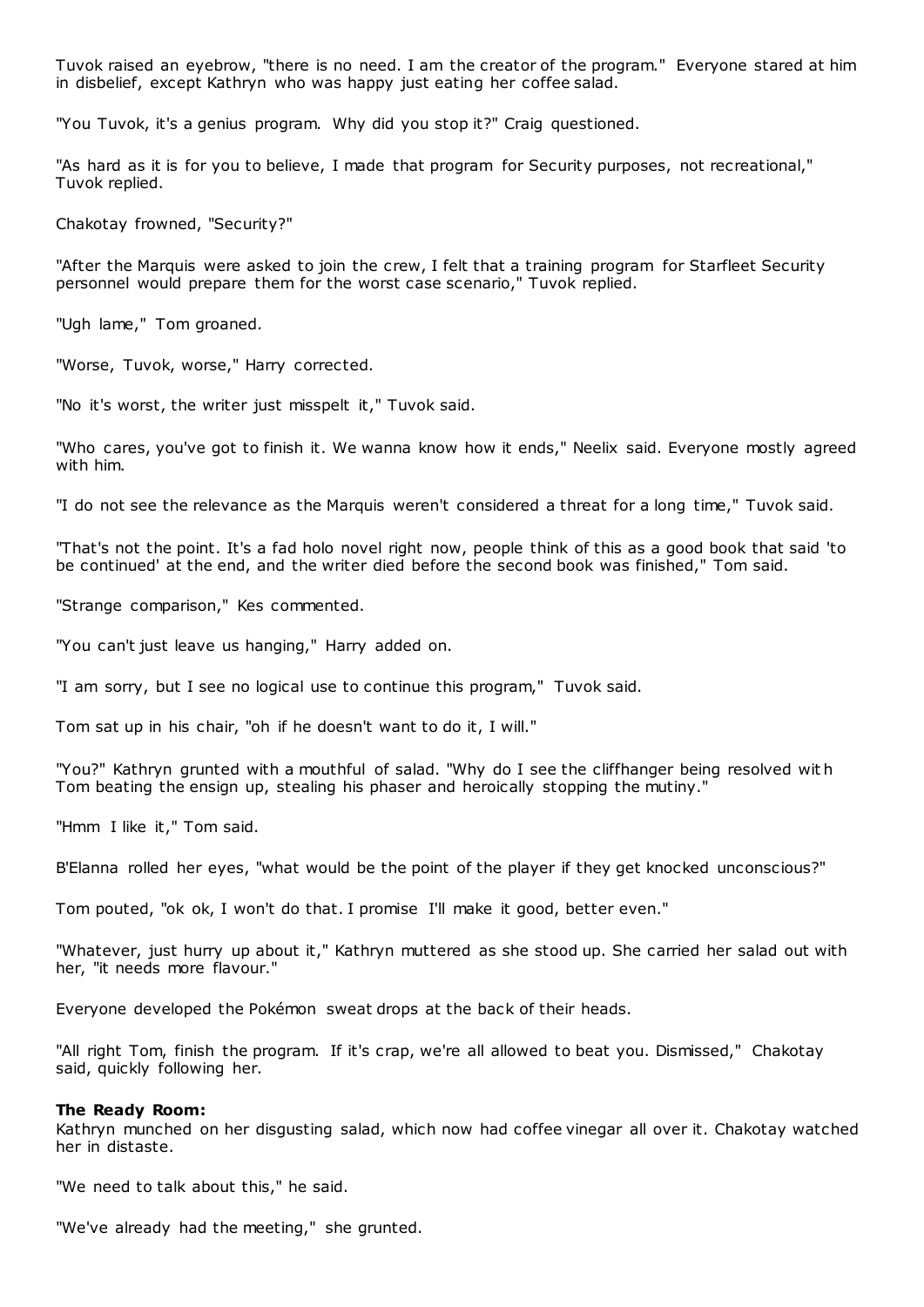Chakotay smiled as he thought of something, he sat opposite her and leaned on the desk. "All right but if you keep eating and drinking so much coffee, the baby will develop a taste for it."

Kathryn stopped abruptly, then slowly looked up at him just using her eyes, not moving her head. "Taste?"

"Yeah. He or she will keep stealing your coffee, all the supplies will go down quicker," Chakotay said. "Have you ever wondered why James keeps doing that even when he says he doesn't like it?"

Kathryn gasped, "oh my god. Everything I eat, a lot of it goes to the baby to eat."

"Yes exactly, that's why James seems to 'need' to have a coffee," Chakotay smiled.

Kathryn's eyes were now wide, "oh my god, I never listened to the doctors. I still drank lots of coffee during his breast feeding stage."

Chakotay shuddered, "eugh, sorry."

Kathryn narrowed her eyes, "hey I bet it tasted nice."

Chakotay shuddered even worse than before, "that's not what I was shuddering about, well I did just then. It's all right when he's a baby or something, but he's a grown up now and that's just disturbing."

"I don't still do it," Kathryn muttered.

Chakotay widened his eyes, "ookay, it managed to get even more disturbing. I'd better go, just remember what I said." He turned to leave. Kathryn pouted, not sure what to do with her salad.

#### **Deck Six:**

Tom strolled down the corridor, padd in hand. Craig stepped out of a turbolift, spotted him and ran to join him. "Tom, are you on your way to continue the program?"

"No I don't want any of your ideas," Tom groaned. They both stopped outside the Holodeck.

Craig grinned, "well tough, I'm helping."

Tom glanced at him, "what, no you're not."

"You need me Tom, so you don't mess it up," Craig said.

"Oh please, you'll probably replace some crewmembers with hot blondes," Tom said. He went into the Holodeck, Craig followed him looking insulted.

"No I wouldn't."

"No I'm sorry, hot brunettes and redheads," Tom muttered. "Computer access Insurrection Three, the writers program."

"We should rename it The Mutineers or something," Craig said.

Tom tried to pretend that he hated it, "The Mutineers, how lame."

The Holodeck beeped in a strange fashion, then the program activated. They both appeared in the brig. "Huh, nice place to be creative," Craig commented. He put his hand out but got pushed back by a forcefield.

"I suppose we didn't tell it where we wanted to go," Tom commented.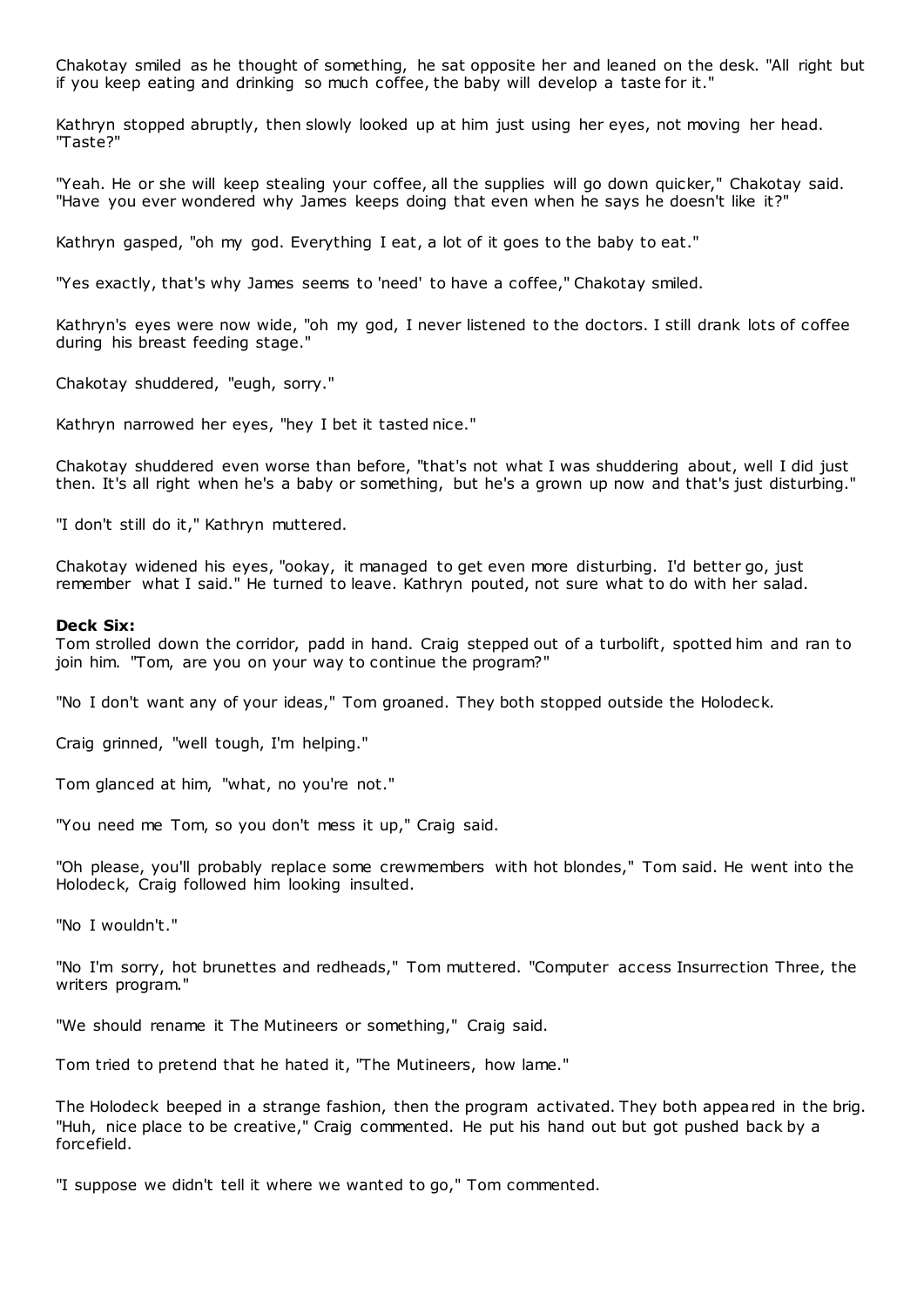The doors opened, Seska stepped in. She walked over to them, smiling in her trademark evil way. "Hello boys. If you can see me now you've activated the writers program for this, creative mush."

"Um how can you know that? You're a hologram," Tom questioned.

"That's right, I'm a hologram of Seska. One of the Marquis you betrayed," Seska replied.

"But didn't you betray us?" Craig stuttered.

Tom groaned, "she would have done this before she left, Craig."

"Obviously Tuvok had no idea what he was doing when he created this. You'd think after watching us, spying, he'd get us right," Seska said. "I'd rather he was here, but you two will have to do. If you survive this, which I doubt you'll have to tell him how I showed you what the real Marquis was like."

"But we were both in it," Craig commented.

"Aaaw, Craigy," Seska pouted her lips. "You had no idea, your mummy protected you from it all. Tom was in it for like five minutes. If you two are so in tune with the Marquis, none of this will be a shock to you." She lowered the forcefield and pointed a phaser at them. "You've got ten seconds to run."

"Uh, what should we do?" Craig asked.

"Computer end program, delete Seska," Tom stuttered. "Anything." Nothing of course happened except Seska's countdown.

"Oh did I mention, as soon as you activated the program the safeties were turned off," Seska said. "Three."

Tom and Craig quickly ran out just as she got to one.

# **The Bridge:**

Kathryn sat in her chair, shaking from coffee withdrawals. Chakotay sat beside her looking worried. Tuvok and Harry stood in their usual places, an unknown had the helm.

"Captain. We've got a problem. The Holodeck's just gone screwy," Harry said.

"Screwy?" Kathryn grunted. She stood up, pointing angrily at him. "What the hell does screwy mean!?"

"It's in use but all command interfaces have been locked out," Harry squeaked in response.

Kathryn frowned, "what a shame."

Chakotay sighed, "who's in there?"

"Tom and Craig," Harry replied. "That's odd. According to this, the program was altered after Tuvok last programmed it. It says the person who did it was Seska.'

# **Holodeck:**

Tom and Craig sat inside the Jeffries Tube, Tom worked at one of the panels.

"How did Seska manage to do this, she's dead," Craig questioned.

"Obviously she did it before she left," Tom replied. "She'll probably have anticipated everything, she always did."

"I don't see the point in doing this though," Craig muttered.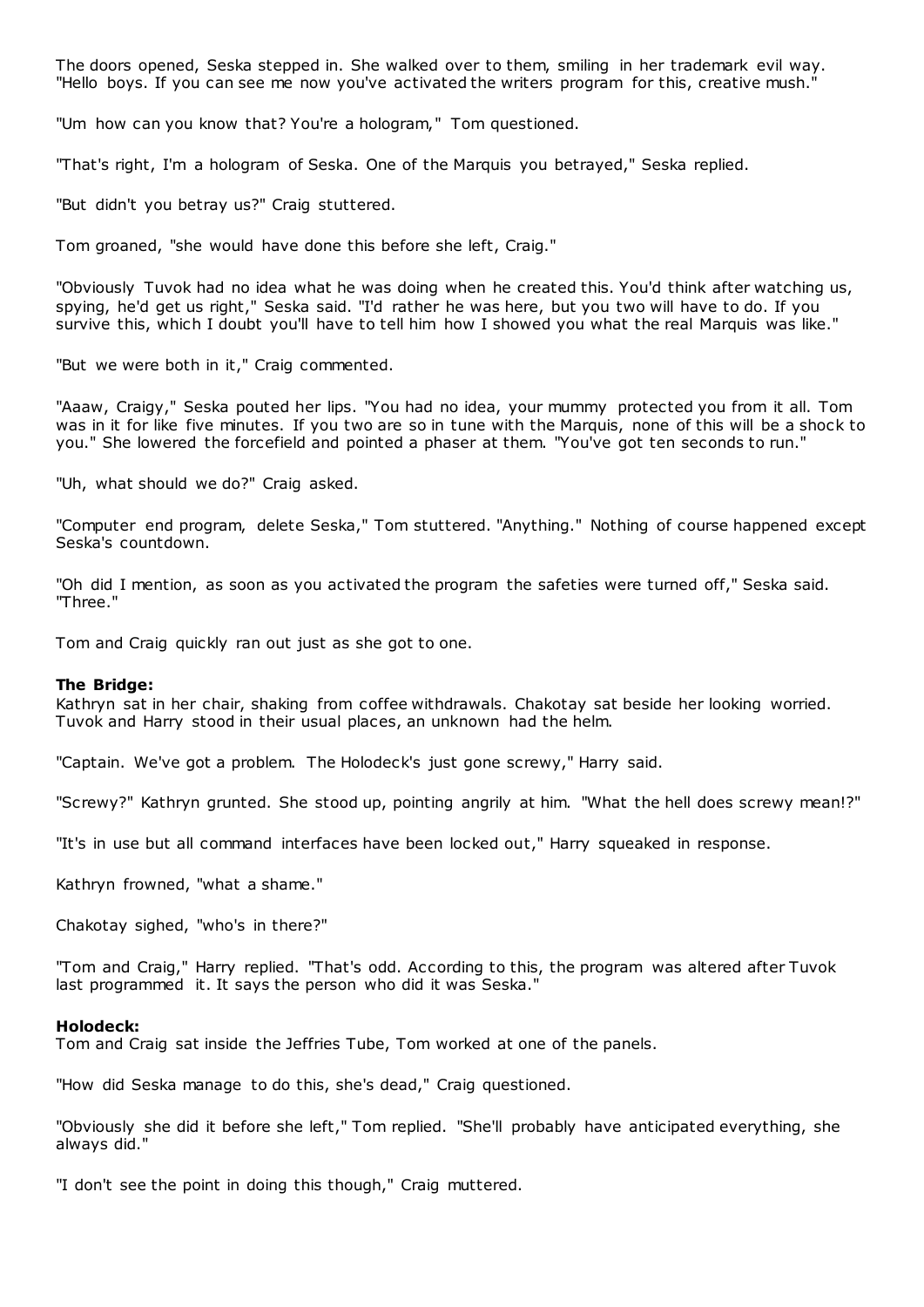"Probably for laughs," Tom said, smiling slightly. "Ah ha!" The doors opened to reveal Seska and Chakotay pointing phasers at them.

"Crap," the two boys muttered.

"Ha ha," Seska faked laughed. "Take them away."

"I thought I was in charge," Chakotay muttered.

Seska glared at him, "yeah right. Besides I was talking to him." She moved out of the way so James could crawl through.

"Oh god, we're going to die," Tom stuttered. Craig just looked confused.

"Why?"

"Cos you are that's why," Seska replied sweetly. "Boys, get them out of here."

Chakotay sighed, he and James grabbed Tom and Craig.

# **Engineering:**

B'Elanna sat at a station while Kathryn stood nearby, still shaking and trying not to think about coffee.

"If we try to shut down the program the entire grid is rigged to explode," B'Elanna sighed.

"I suppose all we can do is change the program a little," Kathryn said. She reached out to take over the controls, however her hands were too shaky. "Oh no."

# **The Holodeck:**

Everyone were in the Cargo Bay again. Seska lead the way in as Chakotay and James dragged Craig and Tom along with them. Things looked a bit different to the way they remembered it, for one thing Jessie was locked in a cage.

"Hey Seska, let me out of here. I promise I won't hurt you," she moaned.

Seska groaned, "ugh god, James kill her."

"Ok," James obediently said. He walked over to the cage.

Tom's eyes were wide now, "wow, you even reprogrammed him."

"Quite well didn't I?" Seska smiled, slapping Chakotay on the butt. He didn't mind at all. "They're my boys."

Jessie screamed, hid at the back of the cage as James tried to reach for her. Seska tossed him a phaser. "Aaw crap, I didn't see me dying like this."

"No wait, just stun her. I want to kill her in a 'nicer' way," Seska said as she walked over to him.

"But I want to," James moaned.

"I know you do sweety," Seska purred.

Tom looked like he was about to throw up, "ugh, I shouldn't have had that pizza for dinner."

# **Engineering:**

Kathryn widened her eyes, so did B'Elanna as they watched the Holodeck on the monitors. "Oh my god, that's not pretty," B'Elanna muttered. Kathryn fainted, but nobody really noticed. "Oh no, Chakotay's going over too, eew no."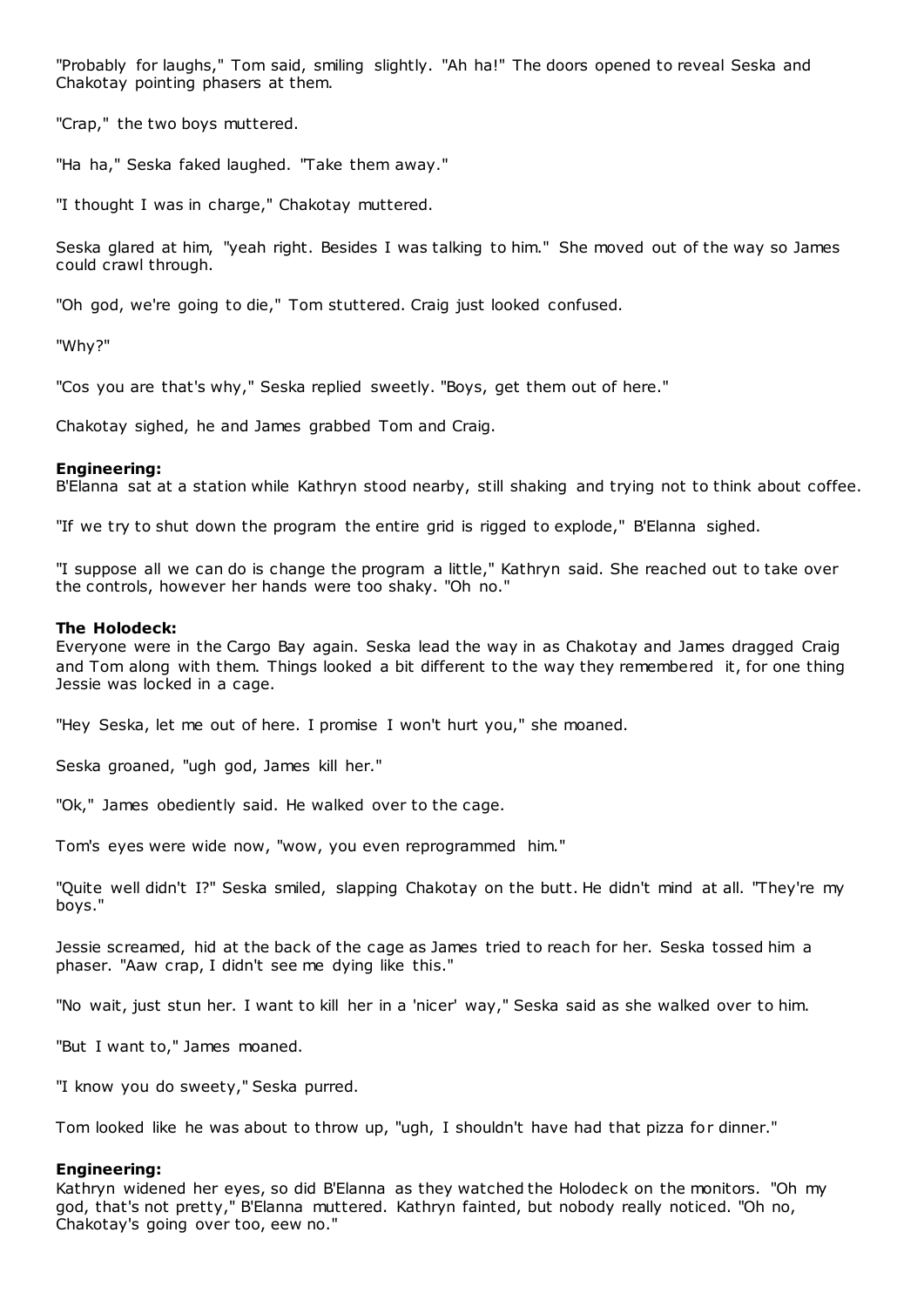She heard Danny's voice speak up, "ooh now that's a hot threesome, we just need Seska out and me in there."

"Great, now we're on a 15," B'Elanna muttered.

A random crewmember watched too, "hey why was Seska and James kissing, that's disgusting, oh Chakotay just took over. Gross."

"I can't believe she was my best friend, what a W word," B'Elanna said.

"Make it stop!" Craig's voice squeaked.

"Oh for the love of god, this is torture," Tom's voice also did.

"Ok you can kill me now," Jessie's voice said in disgust. "Please, I'll do it myself."

Another random crewmember walked over, "why is the Captain on the floor?" Everyone turned to look at her briefly, then back at the screen.

#### **Meanwhile:**

In a moderately quiet Mess Hall, James, Danny and Ian sat on a table in the corner of the room. All of them looked sullen, and had some kind of alcoholic beverage in front of them.

"I didn't realise I was encouraging her. She seemed like she was blaming herself, and it didn't seem right to me," Danny was saying. She took a swig of her bottle. "She doesn't want me anywhere near her, I've had a large lump in my throat since."

Ian put a comforting arm around her shoulders, bringing her close to him. He kissed her on the head, then whispered into her hair. "She'll calm down Danny, I promise it won't last. Now, where did the lump in your throat come from?"

"I told you," she sighed.

"Dan, you would never have said 'large lump' with a straight face normally. I'm giving you an opening, it'll make you feel better," Ian said.

"I'm not in a dirty mood," Danny muttered.

James sighed as he picked up his own bottle. "I'm sorry guys, this was all my fault. You two shouldn't have gotten involved."

"Stating the obvious, your fault," Danny muttered while taking another drink. Ian tried to ignore that some of her drink missed her mouth, and spilt on his uniform.

"She doesn't know," he said. "Yeah you screwed up."

"As usual," James added on after taking a drink.

"As usual, but you were in a big mess after what happened, anyone would have been. There was nobody to blame for it, and naturally the first instinct is to find someone to blame. I don't know why Jess didn't cry, but I do know that it would have hurt her more than you," Ian said.

"I know that now. It made so much sense to me when I was angry, but when I was calmer I just thought that it was going to keep happening. Something'd happen to throw me off the rails, which is easily done, and she'd get hurt cos of it," James muttered. "Apart from that she and I are good together, I told her I'd never leave her."

"Ouch," Danny added on, sounding a little drunk already.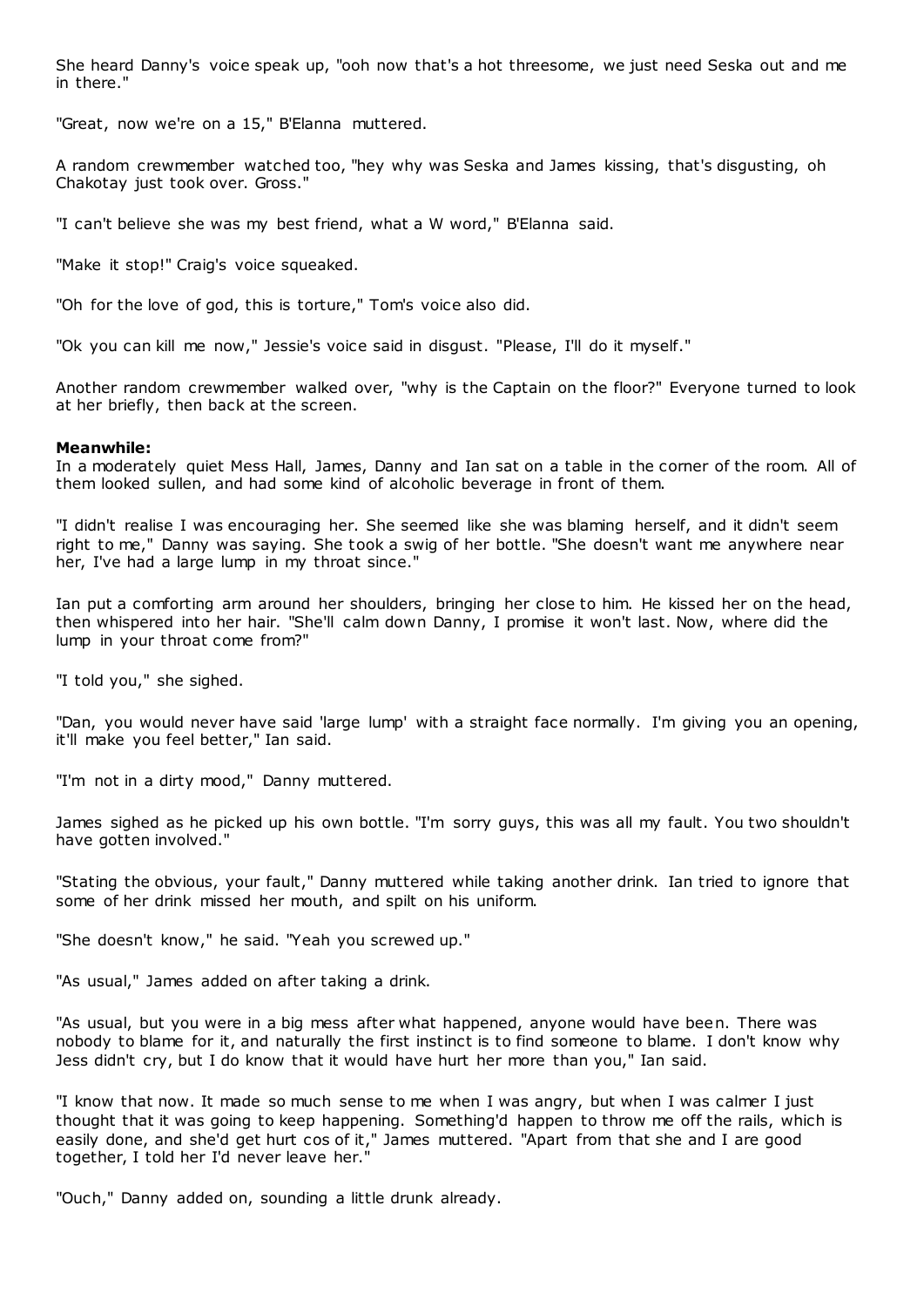"But after that I just knew that if I really cared for her, I'd have to let her get away from me," James said. He took another drink, well tried to but it was finished. He tossed it to the side of him. "I really hate me."

"Oh come on James, it's not all bad. Maybe in time you'll get over that little 'habit' and one day," Ian said. "It's going to sound weird coming from me, but I'm proud of you for doing the right thing."

"Why does the right thing always suck?" James grumbled while opening another bottle.

Danny giggled into Ian's shoulder, he looked at her. "Ok I'm cutting her off."

"I don't see myself growing out of the 'habit' anyway. Jessie was always too good for me, maybe she'll find the guy who's right for her someday and I'll just be her friend, if she'll let me," James said.

"You never know, maybe it is meant to be you, just not now," Ian said.

In: "Janeway to Taylor."

"Oh great," James groaned, tapping his commbadge. "What?"

In: "I'm sorry to bother you, I wouldn't do that unless it was something important."

"I told you, I'm not on Security, I'll do Slayer type stuff if only I can handle it," James muttered.

In: "I know, this is a different kind of important. I need our best hacker."

James pulled a face as he took another drink. "What on earth for?"

In: "You'll see, can you report to Engineering?"

"Fine I could use a distraction," James replied, tapping his commbadge. He stood up, "here Ian, you can finish this off." He dumped the bottle on the table before walking away. Ian picked it up, frowning in distaste.

"Hey it's empty."

#### **Holodeck Two:**

Finally Seska had finished grossing everyone out. Some of the Cargo Bay people had moved to Engineering for the final scene. Seska had brought Jessie out of her cage, and held her at knife point.

"This is the part I've been waiting for, maybe I should put it on a loop," she said.

"Ugh, you're a right whore you know that," Jessie muttered. Seska roughly shoved her, but kept her grip on her.

"I don't know, it was fun to watch James and Chakotay fight over me," Seska said. "It only lasted a second though, shame."

#### **Earlier in Engineering:**

Everyone had gathered around the monitor, a few people had popcorn. Luckily Kathryn had recovered from her faint.

"Now boys, there's no need. You can both have me," Seska's voice said.

"It's not enough damn it," Chakotay's voice grumbled.

"Boys? He's an old coot, you don't need him," James' voice said.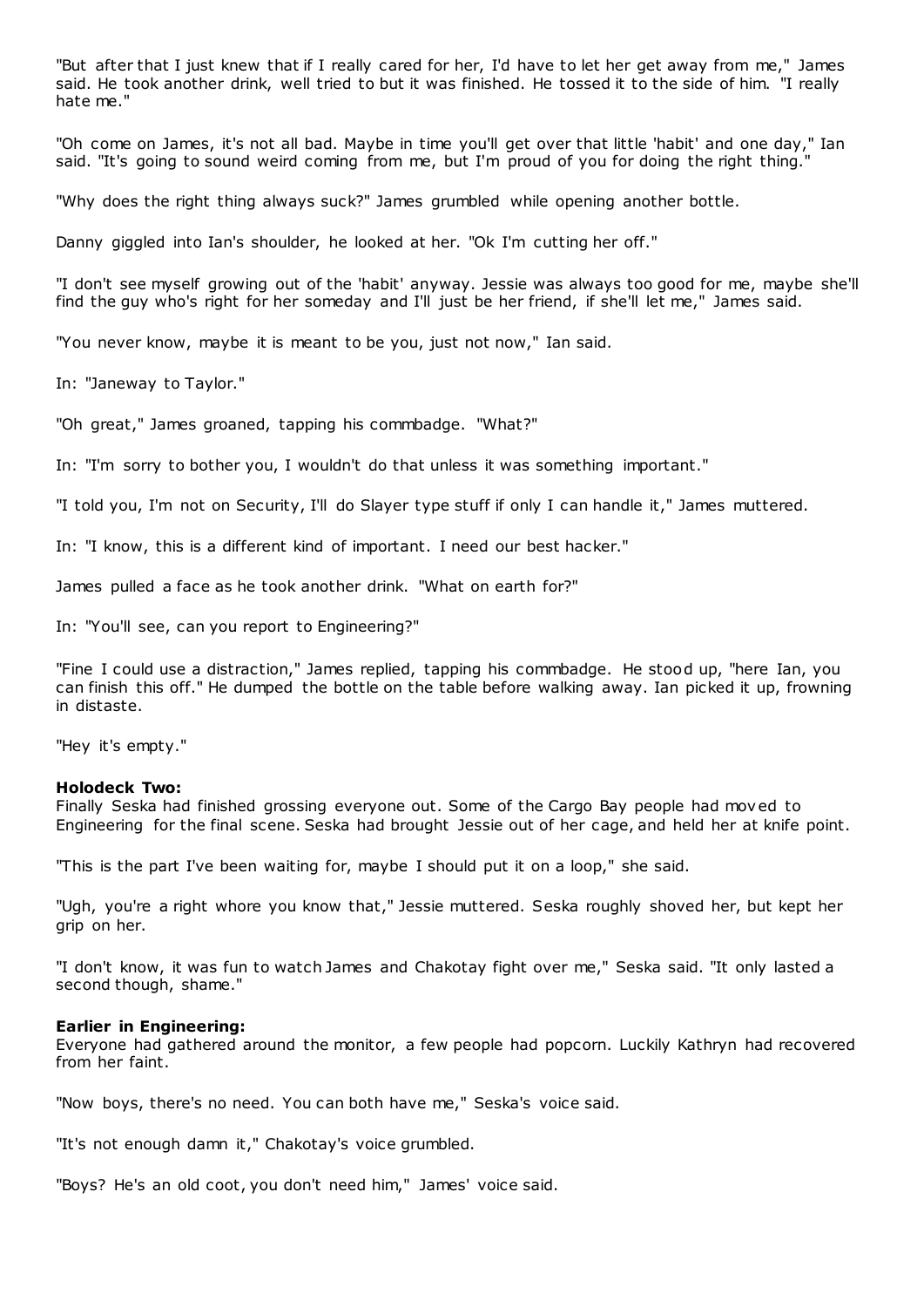"Oh yeah? Old coot am I?" Chakotay's voice snarled. "I'll show you old." Everyone cringed, a few people fainted.

"That's odd, I thought it would be harder to do that with that fat neck," James' voice commented.

"Oh Jamesy you're going to pay for that. He was my experienced guy, now who's going to sleep with me," Seska's voice said.

"Eeew," everyone left muttered.

Kathryn sighed in relief, "that's not so bad."

"Ugh he's stinking up the room, get rid of it while we go to Engineering," Seska's voice said.

#### **Present:**

"Well that was pointless," Tom commented.

"This isn't," Seska said, gesturing to the knife.

#### **James/Jessie's Quarters:**

Kes stood at the replicator as two bowls of icecream shimmered into existence. She carried them over to Jessie on the sofa, and sat beside her.

"And now I don't know what to do," she said.

Kes sighed while fiddling with the spoon in the bowl. "If he let you do that then he's not going to be mad. I don't think it's ruined as such."

"He thinks that if we stay together he'll continue to hurt me like that," Jessie shook her head. "That sounds ruined to me."

"But you said," Kes said with a puzzled look on her face.

"Yeah he did, he isn't big on being alone. I know that he wants me back, but at the same time he still feels like it's the wrong thing to do," Jessie mumbled. "Nothing's really changed, he and I always had fights where we'd make up quickly. They usually were bizarre ones, like this one. Us being friends instead isn't going to make any difference."

"I don't know. It became more often when you two became serious," Kes said. "Maybe right now he isn't ready, one day..."

Jessie shook her head, "no. James'll always be irritable, opposite of vain, easily upset and strange things will keep happening to him. What he's suggesting is that we stay apart forever. I can't do that, I wanted to have a family, be married some day. It won't happen with anyone else, I know it. What am I supposed to do?"

"You never know Jess," Kes said.

"I told you, nothing will change. The only way he and I could ever be now is if he calmed down and nothing strange kept happening, like that rift and the vampires," Jessie muttered. She put the icecream bowl on the table, then climbed to her feet. "I just wish he wouldn't get angry as easily, he wasn't as bad when we were kids. I wish he'd stop taking some things so seriously."

"Seriously?" Kes raised an eyebrow.

"If you met him when we were younger then you'd understand," Jessie muttered. "Things got even worse when the crew started to turn on us. I really wish they'd just forget what James' gift was, and treat him like a real person and not some psycho, you know? There's got to be a way, they seemed to purposively forget the fact that he saved everyone, and how brave he was. They'll never forget seeing me and him break up though."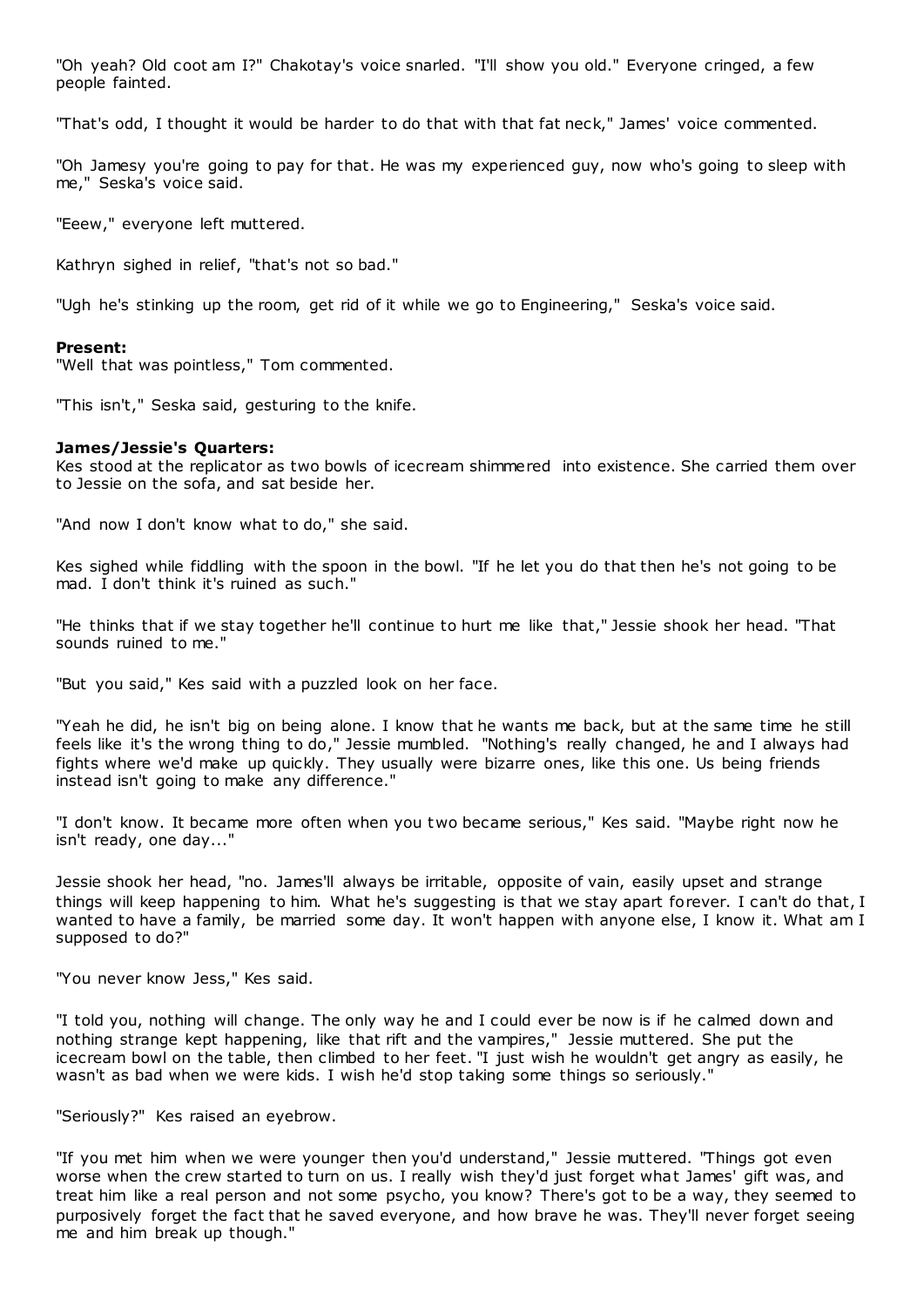Kes sighed, "I noticed, and you're probably right."

"He said he'd quit it you know, just like that, out of the blue. They must have really got to him. Wishing and ranting on about it won't change their feelings about him. To me he's James, to them he's a freak and a monster," Jessie said. "I'm not angry at him now, just angry generally."

"I still believe you two will end up together, some day. If James wants you still he'll do anything he can to change for you," Kes said.

Jessie dropped back onto the sofa, "hasn't he thought about us working at it together? We can still be a couple while he does that, at least that way he'll know if it's working."

"I suppose," Kes meekly said. "Suggest it to him, you'll never know until you try."

"Ok the last thing I need is some encouragement," Jessie said. "That didn't work well the last time."

"Fine don't, mull it over and decide what to do when you're done," Kes said. "For now, icecream."

Jessie smiled weakly, reaching out for her icecream. "I really doubt it'll make me feel better."

"It's a good start," Kes smiled.

#### **Engineering:**

James had now joined the audience, he had pushed to the front. "So you see our problem," B'Elanna said.

"I dunno, it's Tom and some kid I don't know. Why should I care?" James asked. His face lit up, "oh this console has Cat Vac ." He turned the monitor off, and put on an old game. Cartoon cats started to jump off beams, he was able to control the springboard that could move from side to side. Vacuum pipes were on either side of the hole.

Kathryn blinked, "uh James, that's not like you to get distracted."

"Sshhh," he shushed her.

The audience pulled a face as he missed one cat, it fell to the hole and a cartoon dog jumped up and ripped it apart. A lot of them shuffled back to work.

B'Elanna smiled, "ah that's what your plan was."

James glanced at her when he lost the game, "what plan?"

Kathryn groaned, "now can we get this program ended."

"It's simple, we just edit the program so it's easier for Tom and what's his face to win," James said.

"I know that but how?" Kathryn asked.

James rolled his eyes, "I dunno, but I do know how to play Cat Vac ."

"Obviously not, you sucked," B'Elanna said.

"I had you in the way, of course I did," James protested. He huffed like a child, "fine, it's easy, let me take over." B'Elanna moved out of the way so he could man that station.

#### **The Holodeck:**

Seska was about to use the knife on Jessie when a few of the crewmembers stepped forward holding rifles.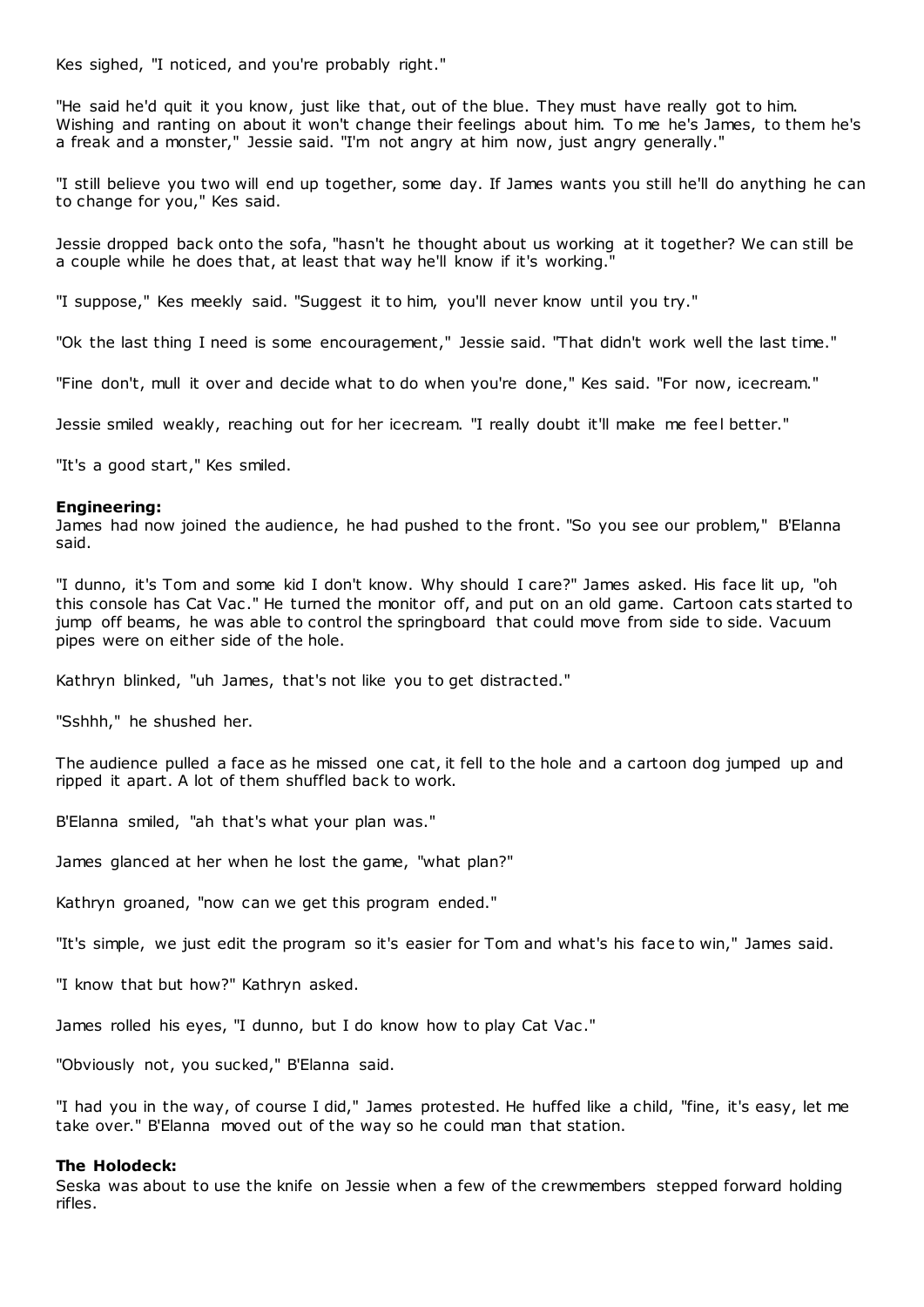"Let her go, we're not going to take orders from you anymore," B'Elanna muttered.

"Oh please, if you shoot me I'll still have time to ki..." Seska said. The Holo-Craig slipped on the fire button, it hit her in the arm. Jessie quickly got away from her.

"Ooopsie," he said.

Tom quickly lunged forward to get Seska's dropped knife, she tried to get it at the same time. The two began wrestling over it.

Craig quickly picked up a rifle, he aimed it at the warp core. Everyone around him stared in horror. "This should end the program."

#### **Engineering:**

"Oh god, if he does that it'll blow up the entire Holodeck," B'Elanna stuttered.

James groaned, "what do you expect, he looks like a dumb blonde." He keyed in a few commands. "Let's hope I'm still alive." Kathryn and B'Elanna frowned.

#### **The Holodeck:**

Craig was about to fire when James literally walked through the Engineering doors, he grabbed a hold of him, then took the rifle away from him.

Tom and Seska still struggled to get the knife from the other as they both held onto it.

"Oh come on Tom, put your non existent muscles into it," James muttered. He roughly pushed Craig to the ground.

"Uh thanks," Tom grunted.

Craig lifted himself up, "what did I do?"

"Shoot Seska, shoot Seska," Tom squeaked.

Craig shrugged, he looked back at James who had his phaser. "Um, never mind." Instead he fired the phaser, it only hit Seska in the arm but it was enough.

Tom still struggled to get the knife off of Seska, despite her being dead. "Oh come on, give it, give it!"

Everyone watched, looking very embarrassed for him. "Well she did die holding on to it." The room and everyone around them disappeared.

Tom jumped up, "ah ha I win!" He looked at his empty hand, "I did, see we're out."

"Actually it was the phaser shot that did it," Craig said.

"Aaaw damn it," Tom pouted.

#### **Engineering:**

Everyone who was still watching sighed in disappointment.

"Great, now I can get back to not having coffee," Kathryn whimpered, she ran out.

James shrugged his shoulders, "anyone wanna have Cat Vac tournament?" He looked around, "anyone?" Everyone stared blankly at him, then two people rushed forward to sit on the chairs.

"Ok," they said in more or less unison. B'Elanna groaned as he turned the game back on.

"We each get three turns, whoever gets the highest score wins," James said. The other two agreed.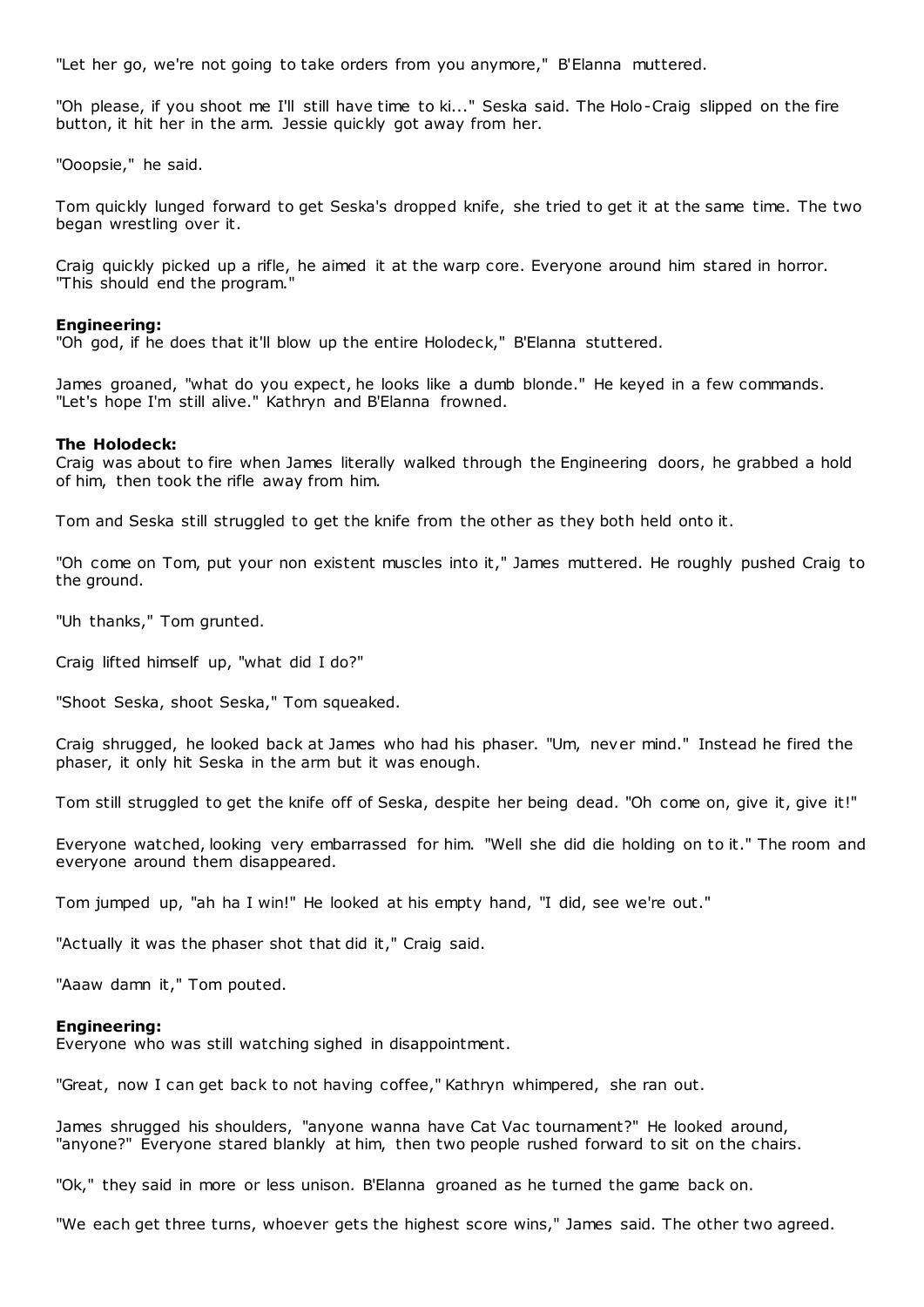"We should have a prize," one said.

B'Elanna growled at her two Engineers. "Get back to work." They quickly ran off.

James pulled a face, "aaw man, fine I'll play on my own."

"What's the matter with you?" B'Elanna muttered.

# **The Bridge:**

Tom had already gotten to Harry's station and was telling him the story of what happened. "Then I bravely tackled her for the knife. She died, the program ended. Craig nearly ended up killing us both by almost firing at the warp core."

"You must think I'm very naive. You'd never tackle anybody and actually win," Harry muttered. "I bet someone else killed her, and you just put yourself in their shoes."

Tom pouted, "but I did tackle her." Harry raised an eyebrow at him. "I did."

"Where's the Captain?" Chakotay asked, looking concerned.

Everyone then heard a squeaking noise coming from the turbolift. Tuvok checked it out as he was closest, he spotted Kathryn sitting against the back of the lift, crying like a baby while hugging a jar of coffee.

"Coffee, please forgive me. It's for the best. I know it's hard for both of us, but we must part," she cried. "We will be back together again. I love you."

"Hmm so another couple broke up in this episode, how sad," a random crewmember said.

Chakotay frowned at him, "who did?"

The random crewmember looked confused, "I dunno sir, the writer must have spoke through me."

Kathryn kissed the jar, then stood up. She tried to look like nothing happened, "Commander." She walked into her Ready Room.

"Weird," Harry commented.

# **Later that night**

# **James/Jessie's Quarters:**

Inside one of the dark bedrooms Jessie sat cross legged on the bed, with her back leaning against the pillows. Her hands rested on her lap, and her gaze seemed distant. A door opened in the main room, then the one to the bedroom opened too. She only noticed the second door opening when a familiar voice spoke from the doorway.

"Can we talk Jess?" James asked, remaining by the doorway. Jessie sat up a little, she remained silent. "I don't want to hurt you anymore, I stand by my decision but that doesn't mean it should effect us as friends. I don't know." He smirked a tiny bit but only for a second, "I can't even figure out what I want to say."

"We don't have to be apart while you sort out this problem, we can work at it together," she said.

"Jess I dunno. I still want to be with you so badly, that may be clouding my judgement or maybe a part of me is trying to tell me something," James mumbled. He looked annoyed with himself, shaking his head. "I was so sure, and now I don't know."

Jessie pulled herself off the bed, then walked over to stand in front of him. She wrapped her arms around his neck and kissed him. He kissed her back but only for a moment, he stopped it but didn't move away.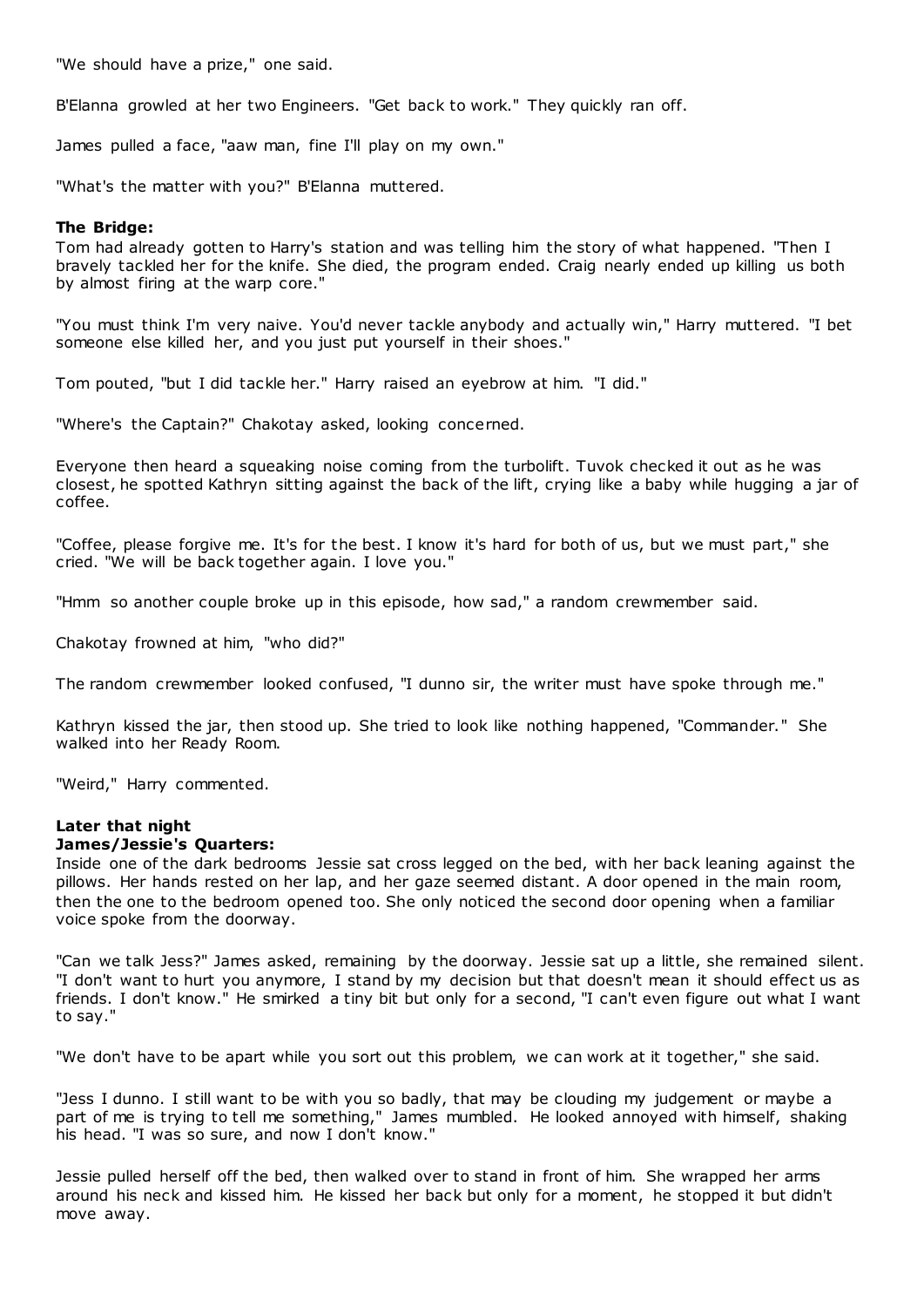"Wait a minute Jess, what are we doing?" he mumbled.

Jessie bit her lip nervously, her eyes met with his. "I'm not in a talking mood, why don't we discuss this tomorrow?" They began kissing all over again.

# **The next morning**

# **The Conference Room:**

All of the original main cast and Craig sat around the Conference Room table, they were already a few minutes into the meeting. Kathryn had a cup of coffee in her hands, but for once had a look on her face that made it look like she was holding tea.

"We still can't find him. He appears once in a while, but certainly not at his duty shifts," Chakotay said.

B'Elanna shook her head and sighed, "we're lucky we got even just a few days of work from Damien. We shouldn't complain."

"Agreed. I still want to find him though," Kathryn muttered. "He's probably up to no good."

"He only appears randomly, talking to himself," the Doctor said.

"Actually I saw that old guy that was tormenting the crew with him. He was yelling at him," Tom said.

Chakotay raised an eyebrow, "he appeared in Sickbay when we found out," Kathryn growled, stopping him mid sentence. "He was with the old guy, talking more crazy than usual and arguing with the writers."

"Writer you mean?" Craig said. Everyone stared at him, making him nervous. "Oh yeah, writers. Aggressions, two of them, gotcha."

"Did I mention the time those two threatened me in the shuttle?" Tom questioned.

Everyone groaned, "yes Tom!"

"It seemed so long ago, but it wasn't. So confusing. I'm so glad this is the last of the prequels," Tom said.

Everyone stopped and waited for something, but nothing happened except for the good old tumble weed to blow past.

"Uh, what the hell was that?" B'Elanna grumbled.

"Meh get used to random crap, even more than usual, we're heading into main season zone," Chakotay said in a fake dramatic voice. He groaned as the delayed dramatic music started moments later. "Great cue."

"Oh great, I wonder how many people are going to be saying 'what the hell' in one episode's time?" Harry questioned.

Kathryn growled, slamming her cup onto the table. Everyone but the Doctor and Chakotay looked shocked as she didn't care that she spilt some of the contents. "Can we please move on to more important matters!"

"Uh Captain?" Kes uneasily pointed at the stain on the table.

"Yeah so what, it's only fake stuff," Kathryn grumbled.

Chakotay smiled nervously, "ok moving on to the Senior Staff issue. Tuvok?"

Tuvok nodded, "Mr Taylor has been shifted back to the bridge. His presence in the staff was because of his situation."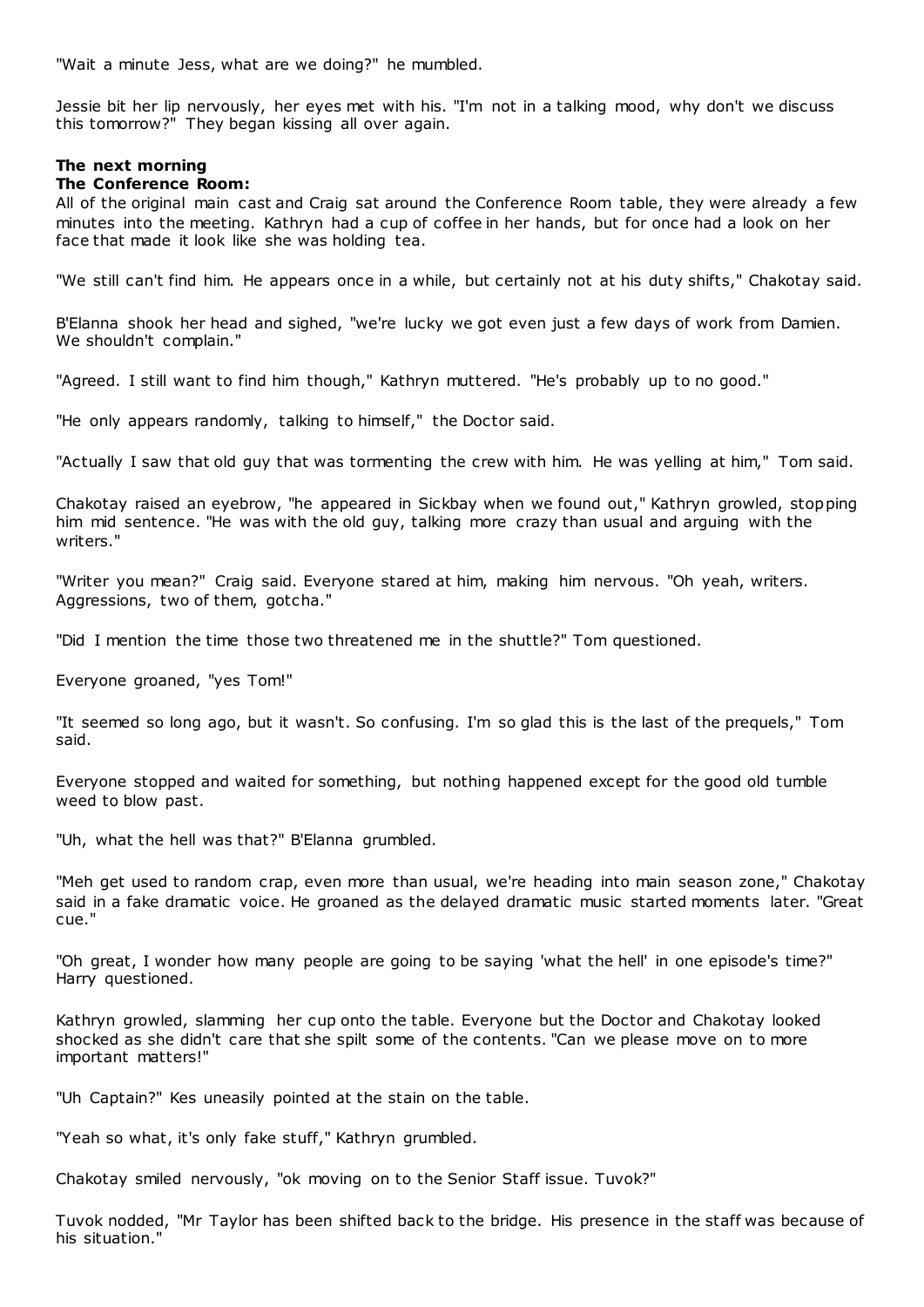"Which is?" B'Elanna frowned.

"Who's Taylor?" Craig asked, looking at everyone. He was ignored.

"I do not understand the question," Tuvok said.

"It's pretty simple," Craig said.

"Never mind," B'Elanna groaned.

Craig pouted, "that's not very nice."

"He won't be on the Senior Staff any longer unless he becomes a senior of something," Tuvok said.

"Perhaps the Engineering station?" Tom sniggered. "Oh wait, that's Jessie."

B'Elanna slapped him, "what about me, I'm Engineering."

"Exactly, those two were only here as main characters right? This is why Danny and Ian have been eliminated as well, they didn't have any senior position," Chakotay said.

Danny walked in, grinning cheekily. Most of the table turned their heads, groaning, "no Danny!"

She pouted, "aaaw, but it was such a good opening." She walked out, giggling like she was still drunk. "Position."

"So what's Craig doing here, and Neelix?" the Doctor asked.

"I'm the morale officer, cook and..." Neelix replied.

"Yeah sure, whatever," Tom muttered.

"Don't ask stupid questions," Kathryn muttered. "Craig is er," her face went blank, "er." Everyone but Craig looked around the table, trying to figure it out.

Chakotay cleared his throat, "moving on."

"Yes, speaking of James and Jessie, they are both on leave and as far as the rest of you are concerned, it's none of your business why," Kathryn grumbled.

Everyone stared at her in confusion. "Er ookay, are they sick, honeymooning?" Tom questioned.

Neelix's face lit up, "mooning?" Everyone looked disgusted. "What? It sounds like an interesting word."

"Yes Neelix, for the good of continuity, er I mean our sanity, no more drinking for a few seasons," Harry said. Neelix looked confused.

"For god's sake, what did I just say? It's none of our concern, it's been approved by Chakotay and me, that's all they need. A few months to sort whatever it is out," Kathryn said. "James'll still take a few night shifts on the bridge, you know to pay for replicators."

"Aaaw, I'm going to miss insulting him," Tom said, looking sad. He looked at Craig, put his arm around his shoulders, "oh well, I've moved on."

"Uh, did you like him or something?" Craig nervously said, pushing his arm off.

"Hey, no!" Tom snapped.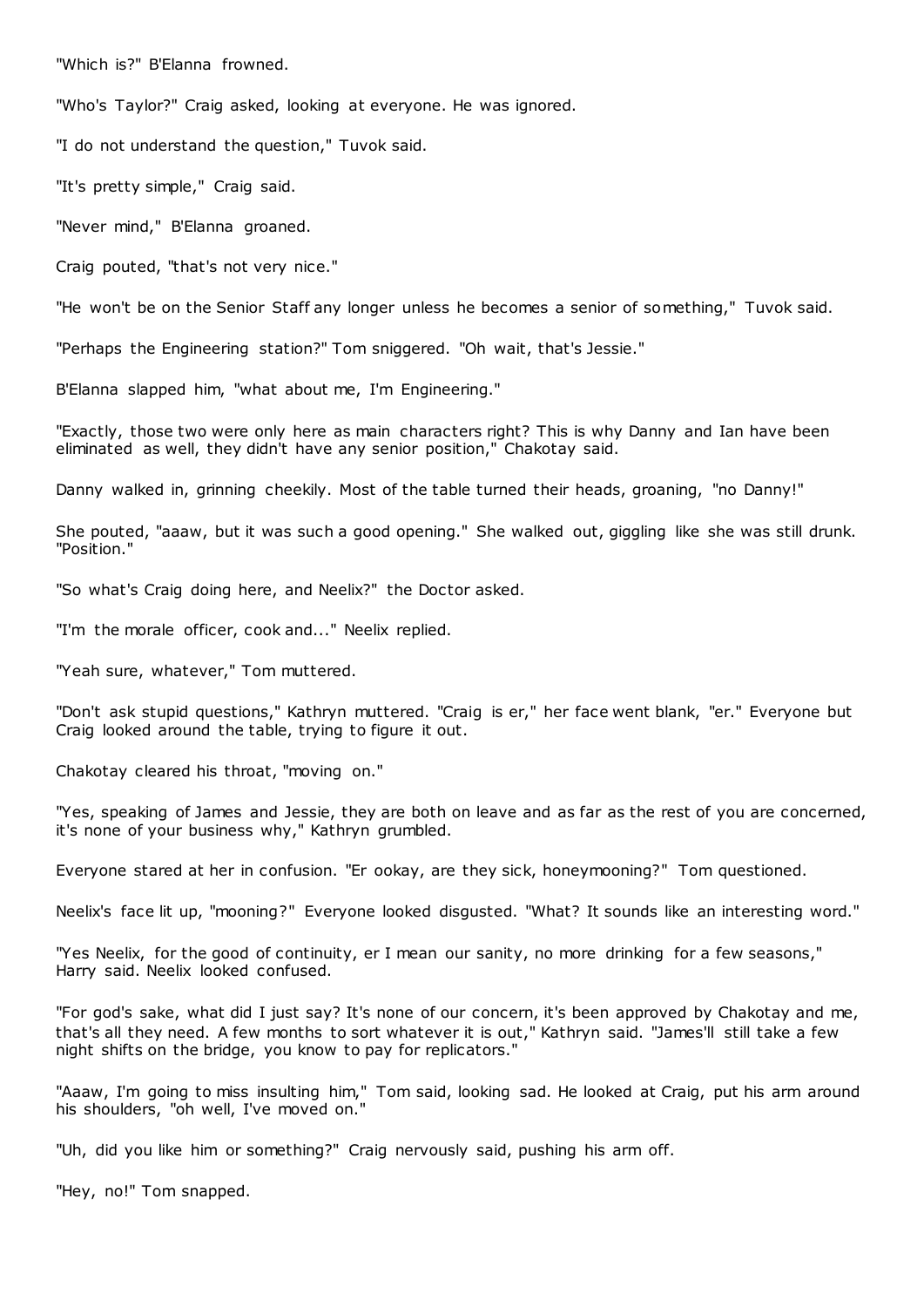Kathryn shook her head, "it's not like they'll be in their quarters constantly, I'm sure they'll leave sometime. It's not that big a deal."

"Uh yes it is, what on earth did they do to get a few months of leave?" the Doctor questioned.

"Yeah for James is it punishment, for the er..." Harry said, his face turning blank. "For the thing he did."

Everyone stared blankly at him. "What thing, all the stuff he does is just minor. And Jessie's usual stuff has been tamer recently," the Doctor said.

"Tamer, she punched me?" Tom bewilderedly said.

"I'm so confused," Craig quietly said.

"That's really odd. I remembered what he did before," Harry said, pulling a face.

"Oh please," Kathryn groaned.

Chakotay nodded his head in agreement, "I know what you mean. I was slightly mad at him for something, but I just can't think of what it was. It was something huge, you know about the demon stuff."

"What possible huge thing could James have done during all that? He was in the same boat as everyone else, it's not like he was supposed to rescue us or something, or it was his job," Harry muttered. Everyone but Kes looked confused, glancing at each other.

Kes frowned, raising an eyebrow. "What the, how bad is their memory?" she said to herself. Then she remembered.

*"If you met him when we were younger then you'd understand," Jessie muttered. "Things got even worse when the crew started to turn on us. I really wish they'd just forget what James' gift was, and treat him like a real person and not some psycho, you know? There's got to be a way, they seemed to purposively forget the fact that he saved everyone, and how brave he was. They'll never forget se eing me and him break up though."*

*Kes sighed, "I noticed, and you're probably right."*

*"He said he'd quit it you know, just like that, out of the blue. They must have really got to him. Wishing and ranting on about it won't change their feelings about him. To me he's James, to them he's a freak and a monster," Jessie said. "I'm not angry at him now, just angry generally."*

"Huh, that's interesting," Kes commented.

The rest of the Senior Staff recovered like they had forgotten all the confusion, and carried on with the meeting. Kes watched them, trying to figure out how Jessie's words the previous night had effected everyone else.

# **Deck Eight:**

"I don't know Jess," James said quietly.

"You know better than I do that we're great together, and there never will be anyone else," Jessie said.

James glanced down at his own feet. "I know that, but until I sort this problem I have, I just won't feel right being with you. You're the last person I want to hurt, yet for some reason you're the one who I hurt the most."

"How will you know when you're not like that anymore, if we're not together?" Jessie questioned. "Think about it, I can help you and as we'll be together you'll know."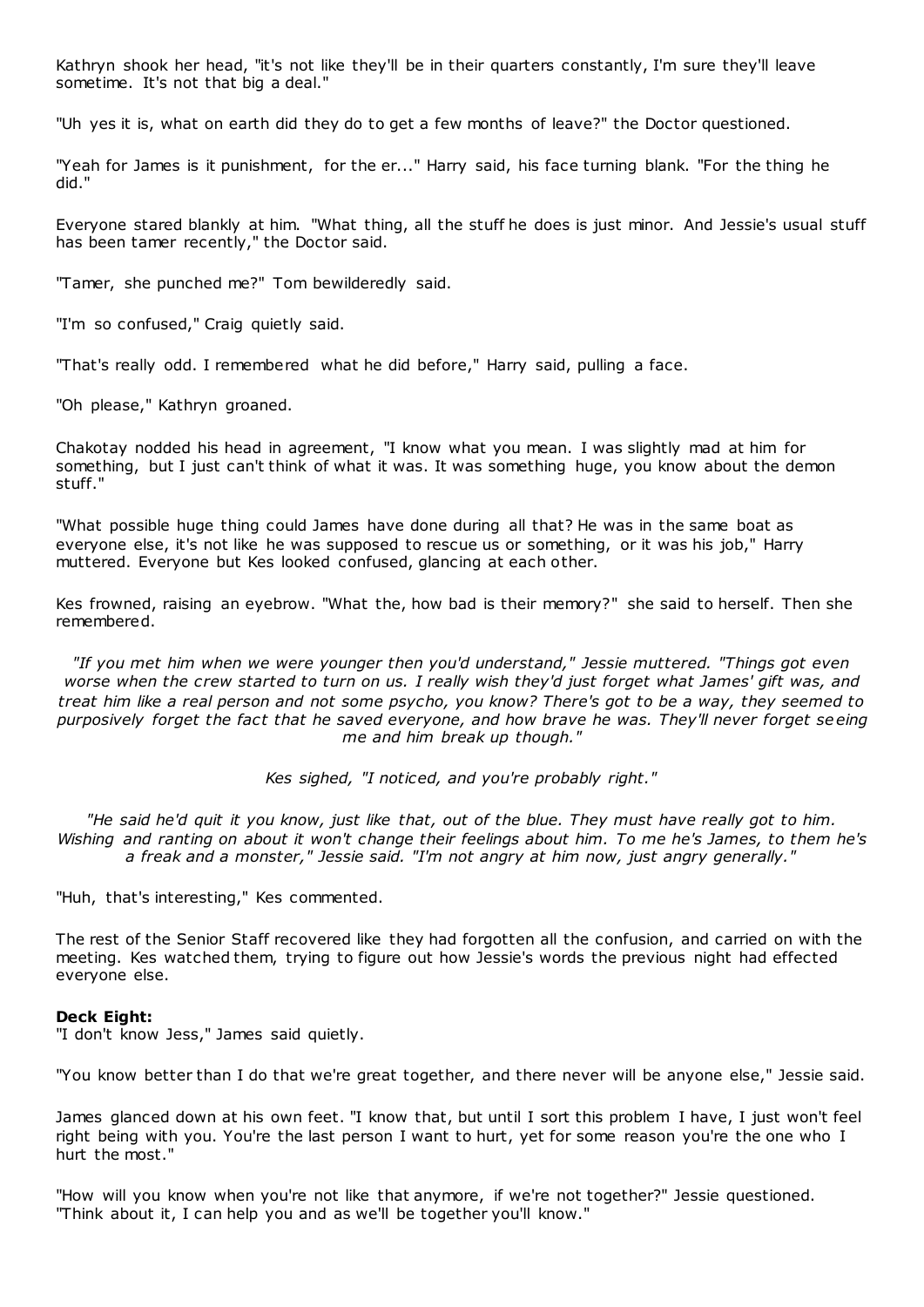"What about in the mean time then?" James replied. "How many times are you going to get hurt until I fix it? Breaking up with you will be that punishment I've obviously needed everytime I screwed up, but never really got. Maybe that's what I need."

Jessie shook her head as she started to get tears in her eyes again, he was beginning to have the same problem. "If you do this alone you'll never know, how am I supposed to wait for a day that'll never come? You're the one thing in my life that was going right. Your way means I'll be alone for the rest of my life."

"Don't you think I've thought about it? I've thought up many excuses for myself so I could still be with you. I just ended up back to where the problem started; hurting you. Yes we'll be happy while we're together again, but for how long? I just keep getting worse and worse," James stuttered. "What will it be next time?"

"I don't care James, I want to be with you for the rest of my life," Jessie cried, she quickly covered apart of her face to hide it. He stepped closer so they could hug each other, she continued to cry into his shoulder.

"So do I," he mumbled. "We're never going to agree on this."

"We both want the same thing, why don't we just..." Jessie stuttered.

"We can't. I'll never forgive myself if I do that all over again, not that I've forgiven myself for the other things," James muttered. Jessie raised her head to look up at him, he lowered his head to press his forehead against hers. "We can't keep arguing the same point over and over again, we'll have to choose one."

"I can't even bare to think about what you're suggesting, and you've thought about my side," Jessie said.

"So what do we do now?" James questioned.

#### **Two Days Earlier:**

James and Jessie lay in their bed, lying on their sides facing each other, both had their arms around the other. He gave her a kiss on the forehead, making her blush and smile.

"We won't be able to do this as much in three months," she said.

"You'll have to be more specific ," he smirked at her.

Jessie raised her eyebrow but kept the smile on her face. "Well before, and just lying here comfortably, uninterrupted."

"We've been interrupted a lot of times," James said.

Jessie sighed deeply, "will you still find me as attractive when I'm nine months, or after with stretch marks and..."

"That's the third time you've asked me that. Do you really want a different, blatantly a lie answer?" James muttered.

"No," Jessie pouted her lips. "I just like to hear the answer."

"Look Jess, you can be nine months pregnant with triplets, twenty, thirty stone... I don't know how but skinnier than you were before, I'd still adore you. You know that," James said with a smile.

"You wouldn't want somebody who was a lot bigger than you," Jessie muttered.

"No? You'd still be Jessie, and there'd be more of you. I'm ok with that," James said.